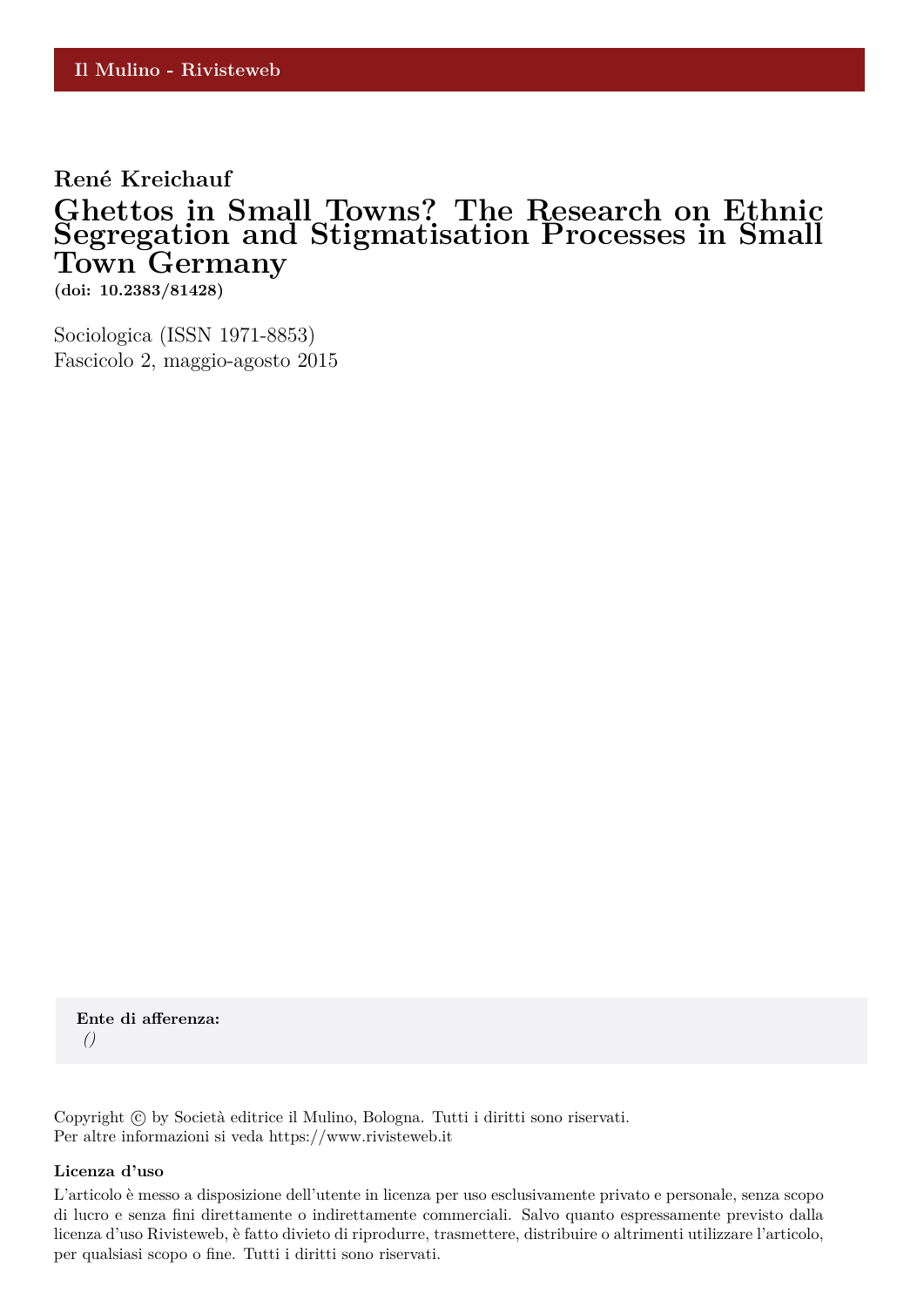Symposium / Rescaling Immigration Paths: Emerging Settlement Patterns beyond Gateway Cities, edited by Eduardo Barberis and Emmanuele Pavolini

# **Ghettos in Small Towns?**

## The Research on Ethnic Segregation and Stigmatisation Processes in Small Town Germany

*by* René Kreichauf

doi: 10.2383/81428

#### **1. Introduction**

The research of segregation is considered to be the origin of urban sociology. Because segregation is mainly explained as a big-city phenomenon and the metropolis serves as a research paradigm of modern urbanism, smaller towns are often neglected in urban and segregation research. The special characteristics of rural regions in regards to migration and integration are rarely discussed. Moreover, there is a lack of comprehensive academic, theoretical and empirical analyses investigating the specific integration conditions and processes in German small towns [Boos-Krüger 2005]. However, unnoticed by politics and research, immigration has increased in rural areas in Germany in the past decades. Late repatriates<sup>1</sup> of German origin have especially migrated to rural regions in the 1980s and 1990s. Currently, immigration to small-

<sup>1</sup> Repatriates of German origin are persons from the countries of the former Soviet Union and Warsaw Pact who faced persecution and serious discrimination due to their German ethnicity in the course and years after the end of World War II. For this reason, they have been allowed to settle in Germany, along with non-German family members, under a special programme. This programme is called the "Federal Expellees Act" (BVFG) from 1953. Up to 1992, it was assumed that all ethnic Germans living in the mentioned areas had personally suffered discrimination due to their ethnicity. The same applied to applicants from the successor states of the former Soviet Union even after 1993. Since then, all other applicants have to demonstrate evidence of individual discrimination. Today, there are 3,9 millions repatriates and relatives who live in Germany. They not only built the biggest group with a migratory background in Germany but in the whole of Europe [Schoenhuth 2010].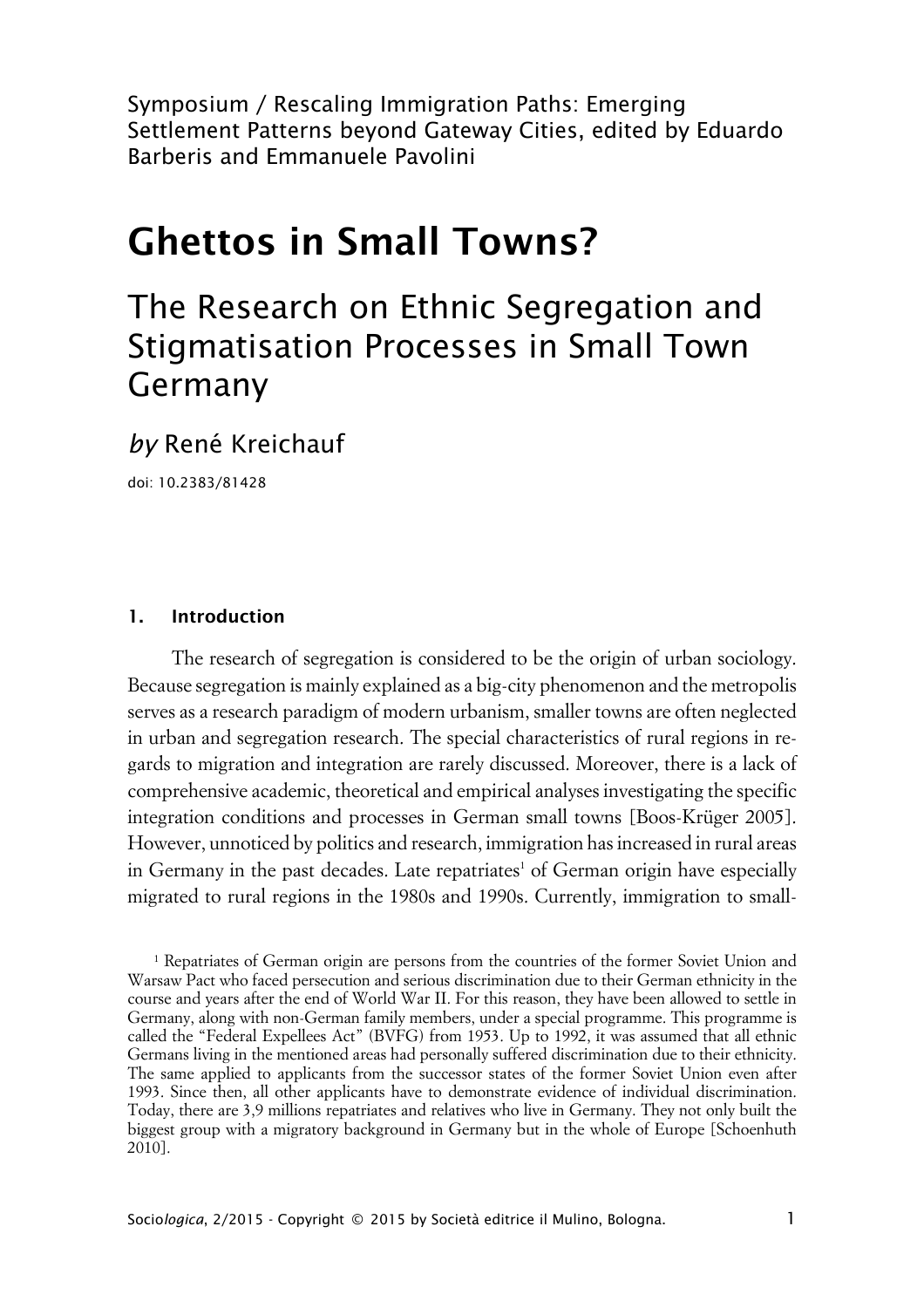and middle-sized towns is growing. Cities and communes of peripheral areas are increasingly confronted with integration demands and conditions [IRS/ILS 2010].

In various current studies [see for example Roth 2009], there are findings showing that the contrasts between cities and rural regions are declining in regards to settlement structures and the composition of the population. Thence, segregation is a process, which might occur in all types of cities and settlements but in different variations depending on the socio-economic structure of the population, the size of the city and the ethnic composition of the city's inhabitants. The comprehensive German study, "Integrationspotentiale von kleinen Städten und Landkreisen" (Potentials of Integration in Small Cities and Counties), argues that the research on processes of segregation is becoming more significant for the analysis of the integration of immigrants in small towns, as it is assumed that the job market is losing its integrating qualities, and, therefore, neighbourhoods, living conditions and neighbourhood institutions gain in importance for the integration process [IRS/ILS 2010].

This paper is based on a qualitative study on ethnic segregation in German small towns. It gives an overview on the current state of research on ethnic segregation in small towns and puts the urban phenomenon of segregation in the context of small towns using a case study of Genthin, a small town in Saxony Anhalt, Germany. The study encompassed three methods: 1) (local) policy research on immigration and integration strategies; 2) expert and focus group interviews<sup>2</sup> on the levels of political and administrative bodies, key holders as well as migrants and neighbourhood residents; and *3*) spatial analyses of immigrant neighbourhoods. This article illustrates the local conditions and tendencies of segregation, its causes, its characteristics and its perception by different groups within the town's society. Furthermore, this work suggests methods for the analysis of ethnic segregation in small towns. The study of these topics is intended to provide a clear understanding of the primary argument of this paper, namely that the process of ethnic segregation in German small towns seems to express itself in a different dimension in comparison to big cities. The appearance and ongoing development of segregation in a neighbourhood in the case study are not only determined by macro-social factors and trends but are rather substantially affected by local practices, political decisions and also by the perceptions and views of the small town society. This intense scrutiny of the neighbourhood produces a stigmatisation of the neighbourhood and its residents, which highly influences the quality of segregation and the integration process of immigrants.

 $^2$  Excerpts from the interviews will be quoted in the following paragraphs, translated into English. Interviewees will be identified by their role/position and by the year the interview was held.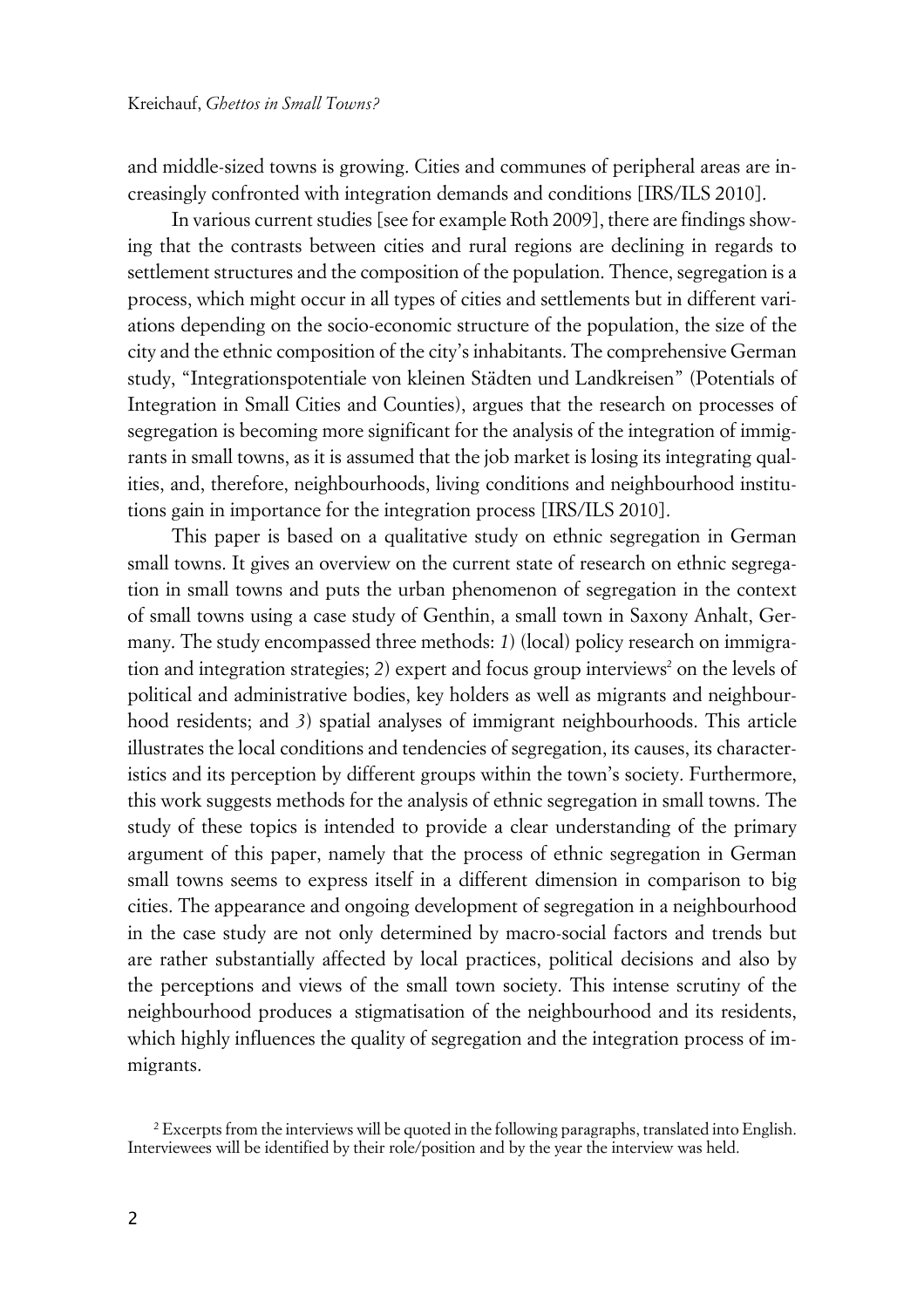#### **2. The Small Town as a Research Object in German Urban Studies**

In German urban studies, migration and segregation are topics that have been associated with big cities and, thus, they have been investigated in metropoles. Friedrich's and Herlyn's early works significantly shaped German segregation research since the 1970s. Currently, there is a strong lack of extensive and systematic analyses, case studies and reports on the settlement patterns of immigrants [IRS/ILS 2010, 74]. Only for some big cities are there detailed data and research on segregation [see for example Blasius, Friedrichs and Klöckner 2008; Friedrichs and Triemer 2009; Schulz and Kapphan 2000]. Even though 54 per cent of the German population lives in middle-sized and small towns with more than 5,000 and less than 100,000 inhabitants [IRS/ILS 2010] – thus, the dominant German city type is not the metropolis – there are only a handful of theoretical and empirical studies concerning small towns, their characteristics and migration processes [Herrenknecht and Wohlfahrt 2003].

In the 1950s, there was a heyday of small town and community studies in German urban sociology [Kolb 2007]. In the so-called "Gemeindestudien" (community studies), small towns were understood as a "societal microcosm" because of their considerate unity of the local community. Hence, the small town was paradigmatically illustrated to study general questions of sociological research; the findings were generalised on a macro-social level [Häußermann and Siebel 2004]. Further, community studies focus on the analysis of social orders and hierarchies as well as on social interactions and relations. Interestingly, the prominent German community studies [for example: Croon and Utermann 1958; Friedrichs 2002] discuss the development of small towns focussing on social transformations due to immigration. Friedrichs [2002] describes conflicts between the inhabitants and immigrants, arguing that these contentions are strongly linked to the structure of small- and middle-sized towns as such. Also, Croon and Utermann [1958] explain the separation of the "lifeworlds" of immigrants and natives, which is spatially manifested: both groups have different places of work, living and leisure activities [Häußermann 1994].

In the passing years – especially since Germany's reunification – there is a renaissance of small town studies focussing on the political, social and economic transformation in East Germany [Häußermann and Siebel, 2004]. Hannemann [2004], as well as Schäuble and Grüger [2005], undertake spatial differentiations and characteristics of small towns in comparison to big cities, which potentially ease the integration process: strong cultural and economic traditions, close social networks and civic engagement often characterise small towns. Hüttermann's [2010] study on conflict situations between locals and immigrants in small towns explains the development and causes of conflicts between these groups. He comprehensively illustrates the de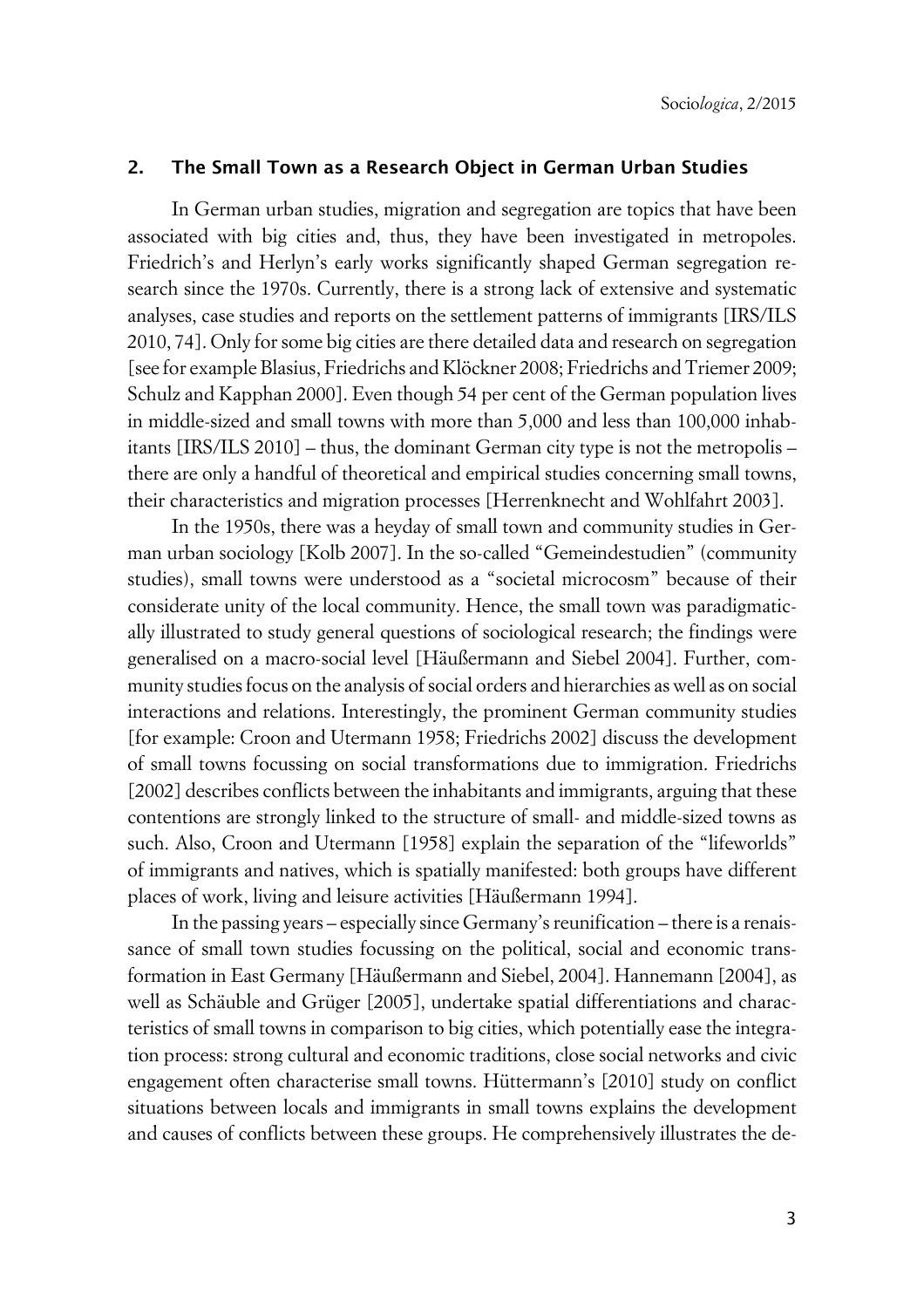velopment of a segregated neighbourhood and the small town society's perception of it. In his case studies, immigration results in conflicts in small towns, which are also translated in the spatial manifestation of ethnic inequalities. Boos-Krüger [2005] offers a detailed finding on the socio-spatial integration of migrants in small- and middle-sized towns in rural areas. A more recent study investigates small towns' opportunities and conditions in integrating in rural areas. On the basis of twelve case studies, the study concludes that, in almost all of the case studies, there are tendencies of the socio-spatial concentration of migrants that often result in a failed integration process [ILS/IRS 2010].

#### **3. Immigration to German Small Towns**

After the Second World War, refugees from former occupied German territories, including guest workers ("Gastarbeiter"), asylum seekers and late repatriates, have predominantly characterised immigration to Germany as well as rural areas. National migration acts and regulations on each of these groups have significantly affected immigrant geographies and the localisation of immigrants, resulting in the growth of immigrant populations outside of traditional destinations. Refugees from pre-war occupied German territories especially settled in rural areas due to the lack of housing in war-damaged big cities, often resulting in the development of new settlements for migrants on the edge of existing towns. At the beginning, this group had hard times integrating into the German host society because of different languages, traditions and socialisation processes. However, the German "economic miracle" of the 1950s and 1960s eased the way for economic integration [Boos-Krüger 2005].

In constant need for labour power, migrants from Italy, Spain, Greece, the former Yugoslavia and Turkey immigrated in the 1950s, 1960s and 1970s due to Germany's recruitment agreement with these countries [IRS/ILS 2009]. This politically induced migration and *demand-driven localisation* was initially concentrated in big cities. However, because of the direct recruitments of companies located in small- and middle-sized towns, the number of immigrants in small towns has especially risen since the 1960s [Boos-Krüger 2005]. Additionally, some of the recruitment agreements – for example, with Italy – contained requirements on the employers' responsibility to provide housing for their guest workers. As a result, companies often built camps on greenfield sites and/or in close proximity to the workplaces and, thus, mostly out of or at the edge of big cities [Rieker 2003]. The ban on recruitment in 1973 limited migration to Germany but led to family reunion as well as the *network driven localisation* [Luft 2011], thus resulting in the further growth of immigrants in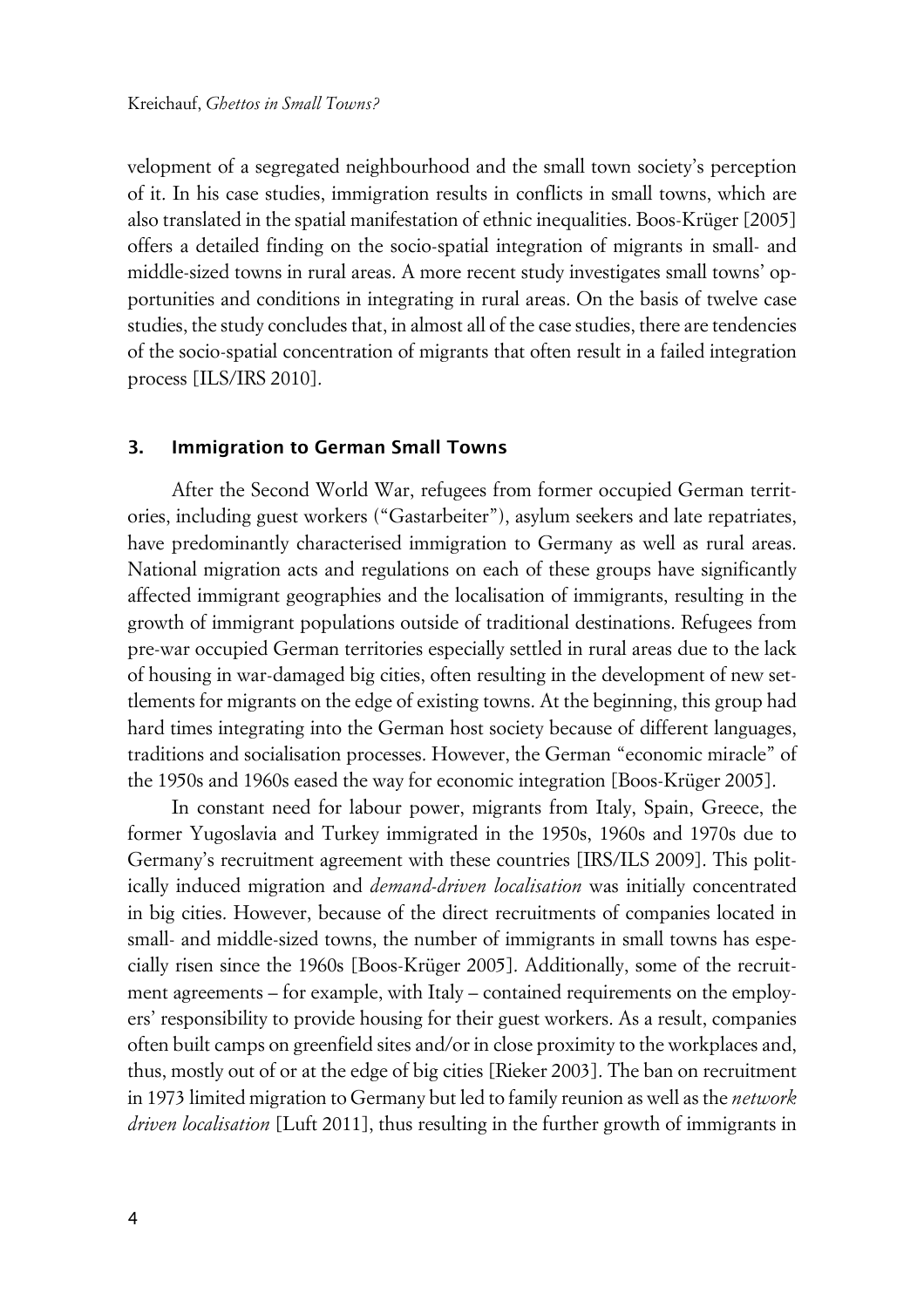small towns. Also, the former GDR had recruitment agreements with socialist countries such as Hungary, Poland, Algeria, Cuba, Mozambique and Vietnam, but on a smaller level than in West Germany. Migrants were distributed to small towns with agricultural and industrial enterprises.

In the 1980s, migration to West Germany was characterised by asylum seekers and civil war refugees as well as late repatriates. Compared to former immigrants, these migrant groups have been decentrally distributed to the German states ("Länder") and finally to the local level of the communes on the basis of allocation keys. Due to the German reunification and the fall of the Soviet Union, the number of late repatriates migrating to Germany increased. Referring to Wierling [2004], the main objective for this group was to secure better living conditions in a prosperous country. To regulate this migration, the "Wohnortzuweisungsgesetz" (residence assignment act) was established in 1996. The law's objective was to equally distribute repatriates to the German Länder and regions on the basis of quota by the Federal Administration Office [Miksch and Schwier 2001], and it contained an obligatory three-year residency at the distributed location. Repatriates were forced to move to the distributed city, where they were initially housed in a temporary mass accommodation centre until they found their own apartments. Interestingly, this act clearly restricted the freedom of movement of the late repatriates and contradicted article 11, paragraph 1 of the Basic Law, which states, "All Germans have the right to move freely throughout the federal territory" – and, by law, late repatriates are Germans.

Also, asylum seekers – the second central immigration group of the late 1980s and 1990s – have been allocated to the Länder and finally to the communes based on the "Königssteiner Schlüssel."<sup>3</sup> Furthermore, the residential obligation for asylum seekers (part of the Asylum Procedure Act) has dramatically affected migration patterns until 2015. The temporary permission to stay was limited to the commune, where the alien's registration authority in charge of the individual asylum application is located. Consequently, this residential obligation has limited the spatial mobility of asylum seekers who are not allowed to leave the allocated district [Schader-Stiftung, 2011].

These distribution policies and residence assignments for both of the migrant groups have three major consequences: Firstly, they have resulted in a *forced localisation* of immigrants to regions and communes, which they did not choose as a destination. Secondly, German small towns have experienced an increase of immigrant population due to this forced allocation. Small- and middle-sized towns have developed

<sup>&</sup>lt;sup>3</sup>The Königssteiner Schlüssel is an allocation formula that defines the numbers of certain immigrants, for example, late repatriates and asylum seekers, which each German state has to receive.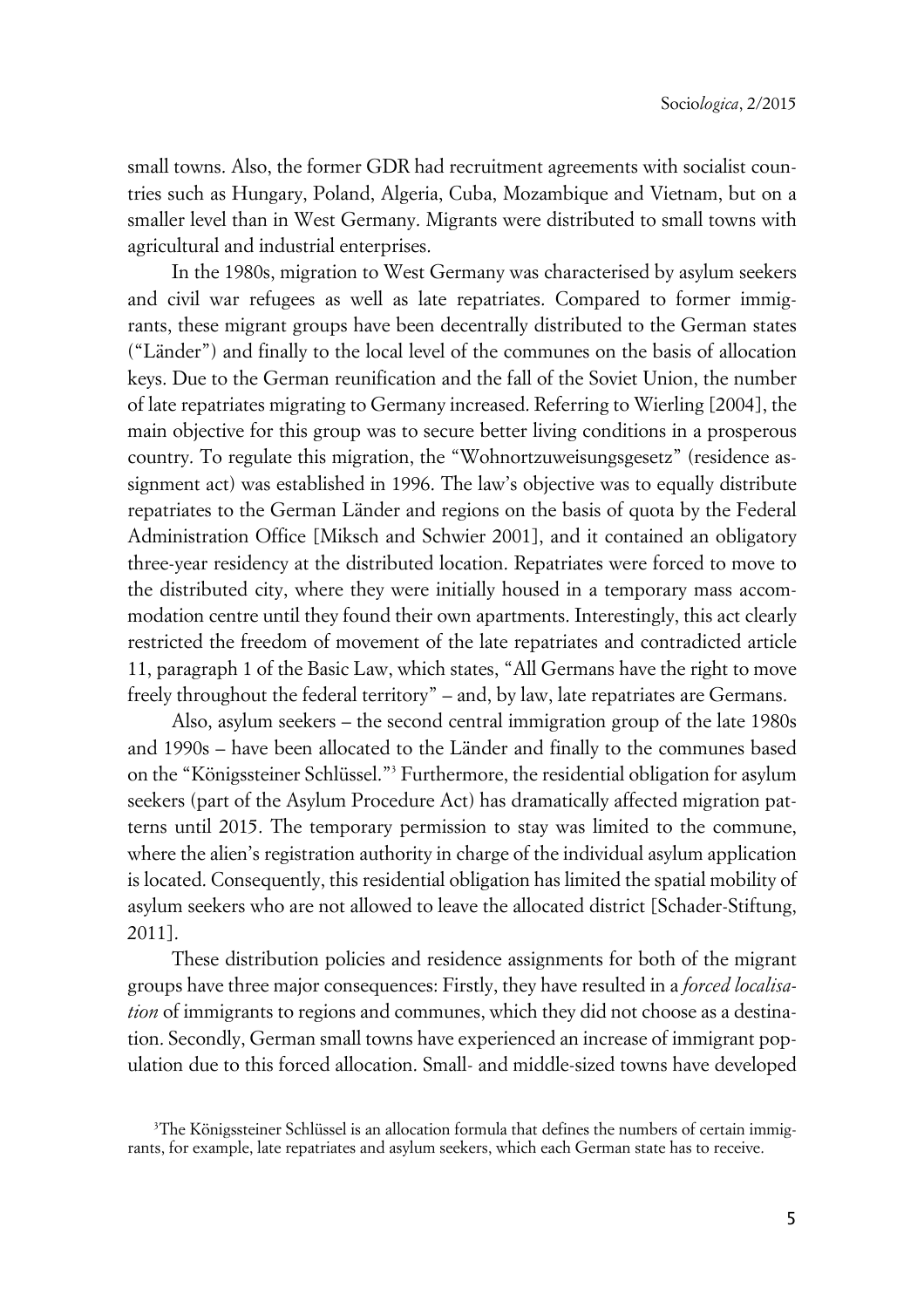to new (forced) destinations of immigrants. And, thirdly, such a forced allocation has resulted in small- and middle-sized towns – and especially their social housing sectors – representing *stop overs* for repatriates and asylum seekers for the obligatory stay in the allocated city. Keller [2005] states that in the 1990s "collecting tanks" for repatriates and asylum seekers developed, resulting into segregation in social housing apartments of small towns. After this obligation, however, a lot of migrants moved away; economically weak and immobile households remained [Keller 2005].

The implementation of allocation policies and residential obligations aimed to prevent the "problematic conglomeration," an assumed disintegration due to the possible (voluntary) concentration and development of inclusive living conditions due to the (forced) separation of migrants [BVerfG 2004; Lakizjuk 2008; Strasser and Zdun 2006].<sup>4</sup> Further, these restrictive policies are not only instruments to regulate migration, but their more hidden objective is to prevent and reduce immigration by systematically discouraging immigrants [Neef 1998, referring to late repatriates; Kreichauf 2015, referring to asylum seekers]. Consequently, the influx of late repatriates dropped after the implementation of the residence assignment act (and other regulations) from 177,751 in 1996 to 103,080 in 1998 [BAMF 2010].

Referring to Light [2006], who studies immigration in Los Angeles, the regulation and restrictive (in his case: urban) policies consequently develop to a "deflected immigration" to other cities and regions. He explains the decline in popularity of traditional immigrant destinations and argues that, in his case study, the region's political economy and regulatory environment have begun to transform in the 1980s and 1990s from a region that accommodated immigrants, including poor immigrants most importantly, to one that was especially intolerant towards economically weak immigrants. Light states that workplace-exploitation cases and growing antipoverty and anti-slum activism have initiated a new regime of "poverty intolerance," resulting in the fact that Los Angeles effectively made it harder for poorer immigrants to get a foothold.

In this context, the ban of recruitment symbolised a significant paradigm shift in German immigration policy, which developed from a demand-driven and (economically) "needed" and promoted immigration of the 1950s and 1960s to regulative and restricted immigration policies since the 1980s. As in Light's [2006] case, this change is strongly connected to the economic transformation of Germany's economy and to the development of discourses on "poverty migration" and abuse of the social welfare

<sup>4</sup> However, this study illustrates that allocation and residential obligation policies promoted (forced) small-scale segregation processes of the group of late repatriates, thus dramatically affecting their integration process and the stigmatisation of them.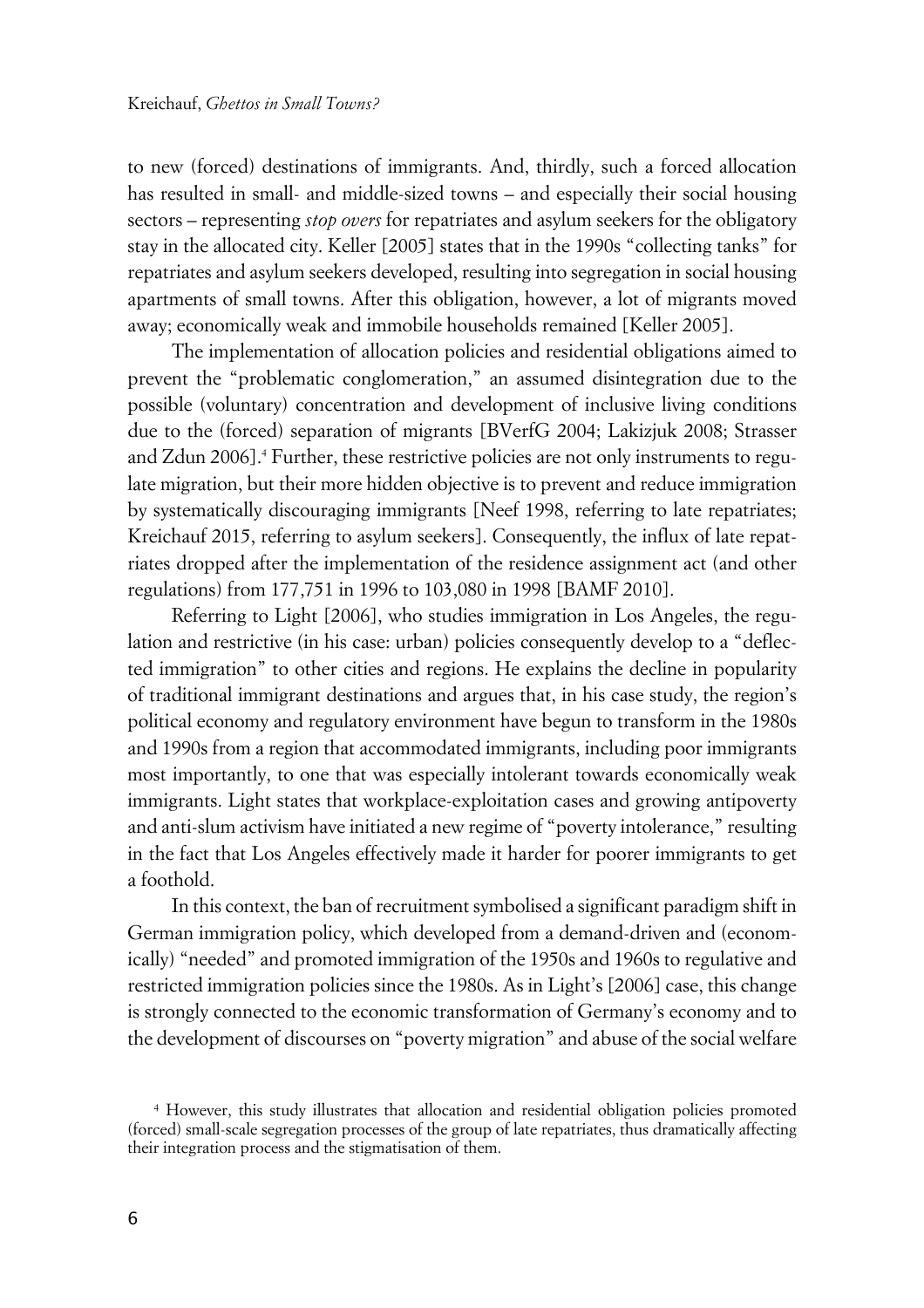systems since the 1970s. The group of asylum seekers and late repatriates were/are perceived as a burden to society and the German welfare state [Höfling-Semnar 1995; Kreichauf 2015]. In comparison to the guest workers – which were "wanted" by the society and economy due to their labour power in times of economic prosperity – late repatriates and asylum seekers have migrated to Germany in an epoch of economic transition, high unemployment and the transformation from the welfare to the workfare state [Wacquant 2010]. This migration was not promoted, but by (national and international) law, Germany had to accept it.

A significant outcome of the national and federal regulation of immigration in Germany is that immigrants were *deflected* to non-traditional migrant destinations and also to small towns. Rural regions have developed to forced places of immigration. Even though Light's analysis is limited to Los Angeles and urban policies, it provides understanding for the emergence of regulatory and repressive strategies, the relation between immigration, economic transformation and neoliberal politics as well as explanations of the emergence of small towns as new immigrant destinations. However, it must be respected that Light describes more or less the passive impact of deflective migration, whereas in the case of asylum seekers and repatriates, there is an active and forced localisation of immigrants by (national) political objectives and acts. Nevertheless, his ideas of edging migrants away from the core city by restrictive and discriminative urban policies play a significant role in this article's analysis of segregation processes of late repatriates and their consequences on the integration of this group.

### **4. The Socio-Spatial Integration of Immigrants in Small Towns**

Concerning the small towns' conditions in taking and integrating immigrants, Boos-Krüger [2005] states that contacts between immigrants and locals are more intense due to the small towns' socio-spatial density and clarity as well as social interactions. The confrontation between locals and immigrants is more visible, small-scale and inevitable in daily practices. According to her, spatial and social proximity and control characterise the small town. The ILS/IRS [2010] study reports that integration conditions in rural regions have to be analysed in the context of the economic parameters and local specialties: small towns in proximity to metropolitan areas are more integrated in economic activities, while peripheral towns, especially in East Germany, are often located in structurally weak regions confronted with an economic erosion, high unemployment rates and selective migration. As a consequence, the integration into the labour market and the development of specific social infrastruc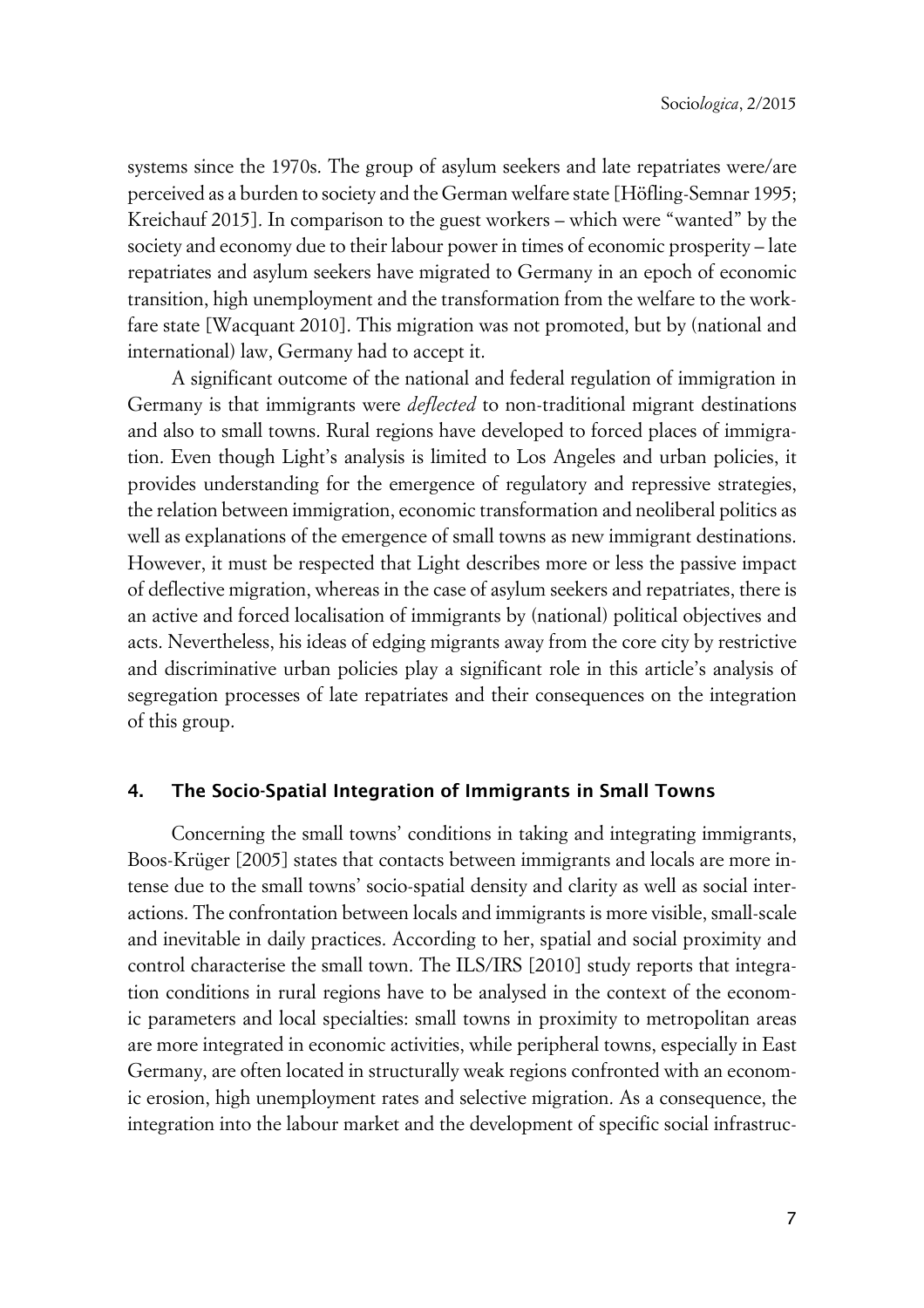tures and services for migrants – for example, language classes and consulting services – are limited and more difficult. Thus, aspects of living and social networks play a more crucial role in these areas. As in big cities, the integration process of various migration groups (if there are different migration groups in small towns) is strongly differentiated. Thus, it is assumed that there are social differences between and within migrant groups depending on the duration of stay, residency status, economic and social position as well as reservations of the host society towards particular migrant groups.

However, compared to the metropoles, the local population directly experiences and perceives the integration of migrants. Migration groups are confronted with tight socio-cultural circumstances and reactions of the host society. Boos-Krüger sums up:

"In rural areas, there are intense and forced encounters between migrants and locals because of the spatial proximity" [2005, 432 (translated into English)].

In small towns, there is less anonymity. The distribution of information via faceto-face interactions and the city's structure, services and public institutions are manageable. Further, Haug and Sauer [2007] discover that tight neighbourhood activities, associations and clubs as well as church communities, which often define the small town's society, are often unfamiliar and strange to immigrants. However, in the public institutions of the city (schools, offices, libraries etc.), there is a mixing of population groups because the catchment area is not limited towards one district but contains the whole city area.

The IRS/ILS [2009, 19] study concludes that small towns theoretically have a great integration capacity because of their specific social and cultural shaping, spatial proximity and strong social networks. Nevertheless, those characteristics are linked to a higher degree of social control, which can have negative impacts on the integration process. On the one hand, contacts between locals and immigrants are pushed. On the other hand, the close spatial proximity and less anonymity can cause conflicts of groups being defined by different social positions and value orientations. As a result, discrimination and resentment of the host society and integration and language barriers of migrants may obstruct integration. Boos-Krüger [2005] further explains that a specific understanding of integration characterises small towns:

 "Integration is seen as being successful, if the socio-cultural references and values are similar to the ones of the locals" [ibid., 434; translated into English].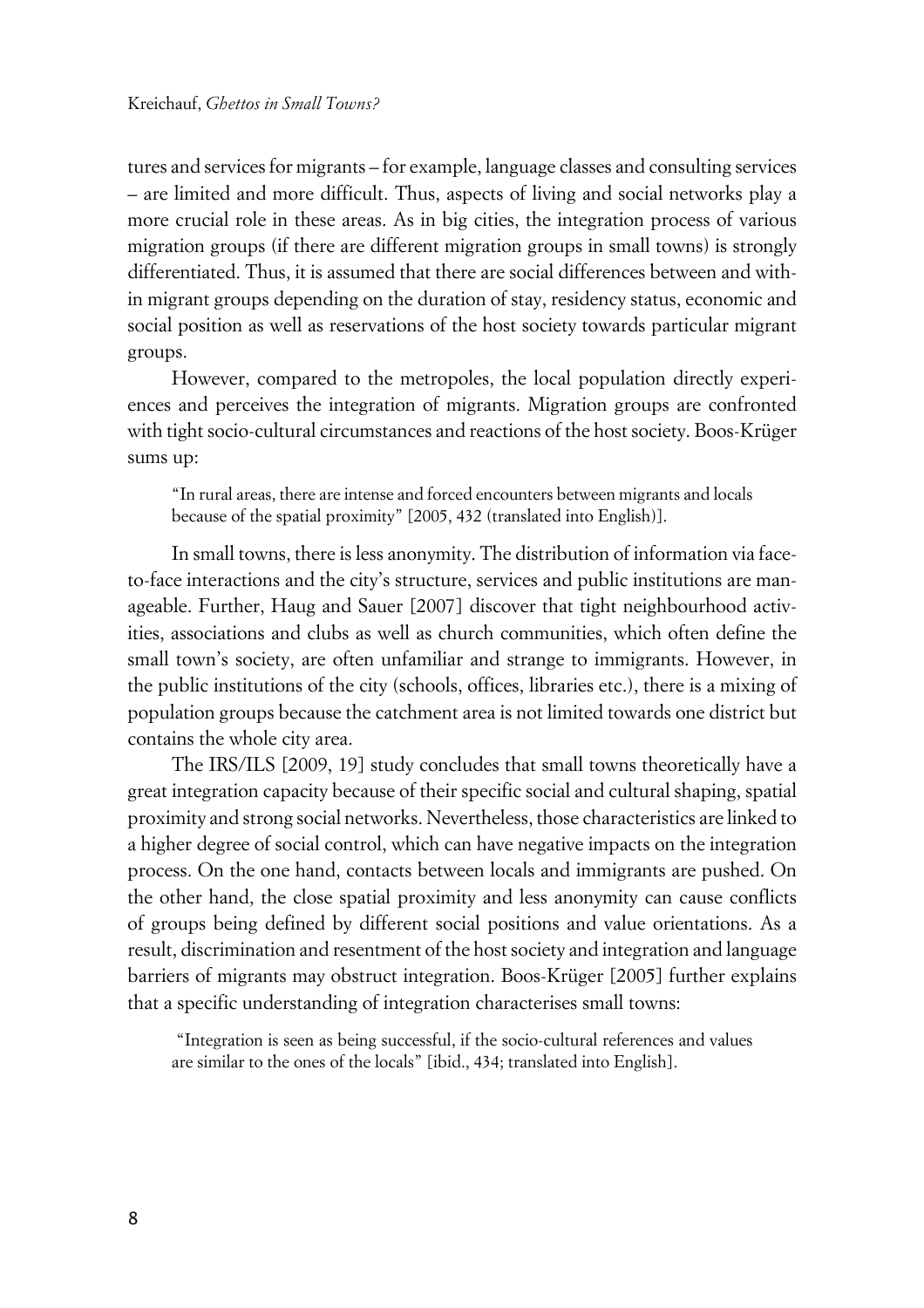Migrants are thus forced to "assimilate" into small town society, whereas the maintenance of their own cultures, cultural and social practices and morals is often negatively perceived by the host society.

In regards to a study of the BMVBS [2008], there are tendencies of the sociospatial concentration of migrants in small towns. It argues that crucial factors for the development of segregated neighbourhoods are not only individual and group-orientated living preferences but also distribution policies of cities and public housing companies. The IRS/ILS [2010] study discovers that segregation in small towns has different spatial patterns and dimensions. The location of the small town, its sociocultural population composition, the size and diversity of migrant groups, the history of migration and urban policies on the concentration of migrants play a significant role in the local reality of segregation and result in a "heterogeneous landscape of ethnic segregation processes" [IRS/ILS 2010, 75; translated into English]: there are concentrations of migrants in the inner city's historical buildings, while in some small cities, there are small-scale suburbanisation processes; other migrant groups are concentrated in peripheral settlements on the edge of small towns. In regards to the group of late repatriates of German origin, national allocation acts have had a significant impact on the settlement patterns. As a result of the (forced) migration to small towns, city's distribution policies and chain migration processes<sup>5</sup>, there is the development of ethic-segregated areas, mostly in the rental sector [Boos-Krüger 2005, 433].

#### 4.1. *Segregation Processes in Gentin, Germany*

Genthin is located in the North-Eastern part of Saxony Anhalt, 55 km away from its capital Magdeburg and approx. 100 km away from Berlin. It has around 14,500 inhabitants and is characterised by a transition from an industrial-based economy to a mixed economic structure of small and mid-sized businesses [Bertelsmann Stiftung 2013]. Due to the German reunification and economic transformation, Genthin has experienced a great decline of industrial jobs and population. Since 1990, the small town lost 22 per cent of its residents. Low birth rates, aging, the flight of (especially the younger) population to other (and economically more prosperous) regions and suburbanisation processes characterise Genthin. More than one-fourth of inhabitants of Genthin are of pensionable age [Westermann 2009]. Consequently, Genthin has a relatively high residential vacancy rate (15 per cent),

<sup>&</sup>lt;sup>5</sup> Within the context of this paper, the process of chain migration describes family reunification and the migration of family and friends of late repatriates to the areas of settlement of the repatriates [Haug and Sauer 2009, 32].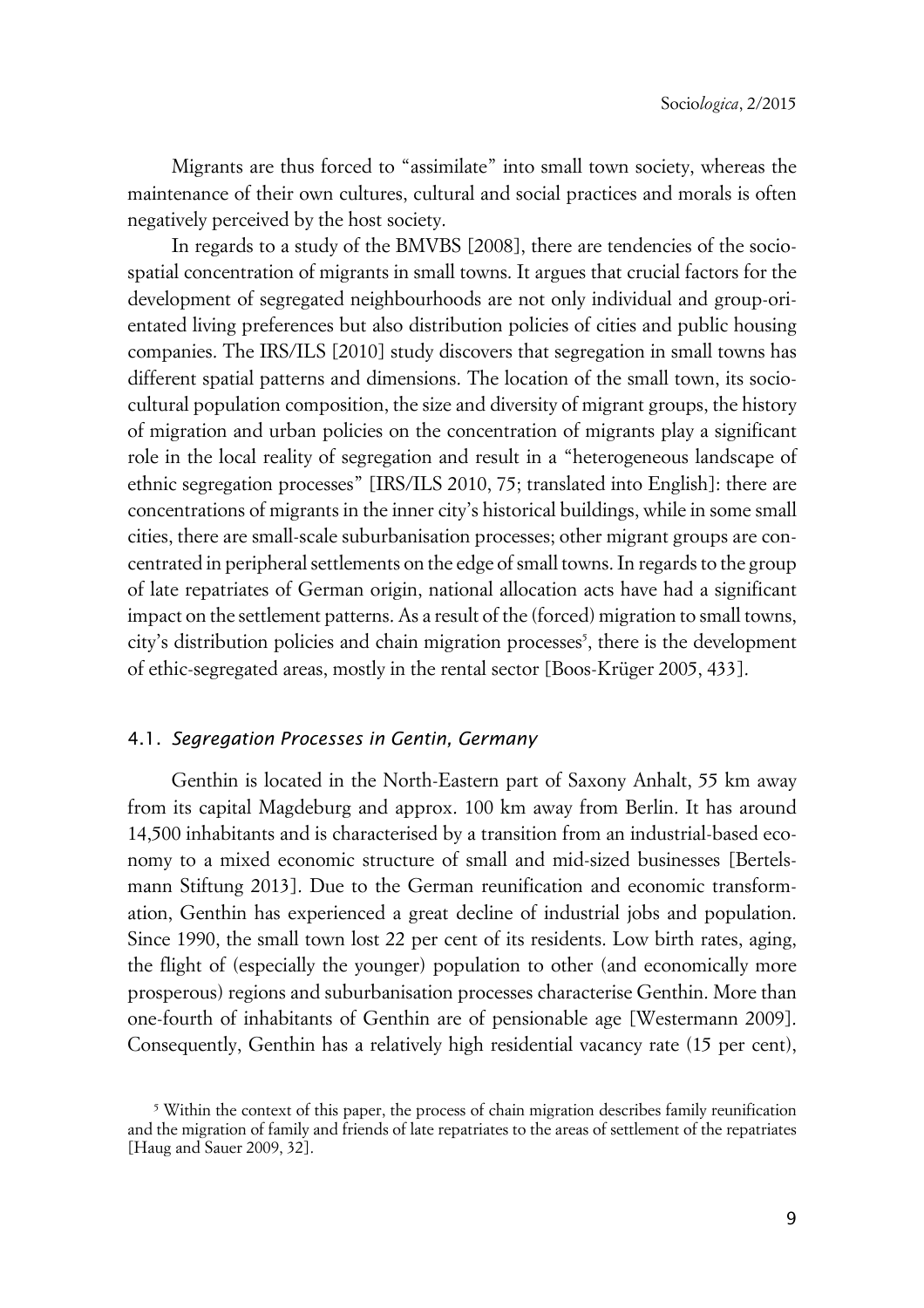which is predominantly concentrated in the sector of industrialised buildings and social housing. In fact, the district "Genthin Süd" has the highest vacancy rate of 24 per cent [ibid.].

Genthin has – in relation to the national average – with 1,8 per cent, a very small share of migrants. In regards to the aliens' registration authority, 33 per cent of Genthin's migrants are coming from GUS-States, 13,9 per cent from Poland, 9,1 per cent from Vietnam, 8,8 per cent from Iraq, 7,4 per cent from former Yugoslavia and 5 per cent from Greece. Due to the social status of these groups and their small share, the integration of these migrants is currently not an issue in Genthin, as the major of the city argues (*Major of Genthin 2011*). However, the greatest migration group includes late repatriates of German origin. There are approximately 450 repatriates (2,8 per cent of the total population) living in Genthin. Unfortunately, there is very unclear data on the exact numbers of this group because they are gathered as Germans and, thus, they are not separately listed. There has been a heyday of repatriates in the 1990s. Around 2,500 migrants have lived between 1990 and 2000 in Genthin. Due to a change of the German legislation, demographic changes and the emigration of late repatriates to other regions in Germany, the number of this group has dropped in the passing years. Nevertheless, integration means in Genthin are predominantly addressed towards this group: there is an integration house, and until 2012 there was the integration project, "Genthin Power," focussing on integrating, consulting and supporting late repatriates in the city. Nevertheless, this migrant group is underrepresented in cultural, societal and leisure institutions and organisations [IRS/ILS 2009, 128].

According to the major and local housing companies, there is a socio-spatial concentration of repatriates in the rental sector of the district Genthin Süd. This neighbourhood was built between 1979 and 1989, consisting of multi-storey industrialised buildings, and it is thus the youngest prefabricate building district in Genthin [Westermann 2009]. Currently, Genthin Süd is characterised by the highest vacancy rate of the city: the number of inhabitants declined from 3,600 in 2001 to 1,900 in 2010 – the neighbourhood has lost more than 48 per cent of its residents – and every fourth apartment is vacant. Genthin Süd still has the highest population density and 14 per cent of Genthin's population lives in that area. The loss of population is strongly linked to the loss of the district's functions: in the passing years, numerous facilities of daily needs and leisure as well as public services have closed, while at the same time, the number of consultant agencies and social institutions has risen.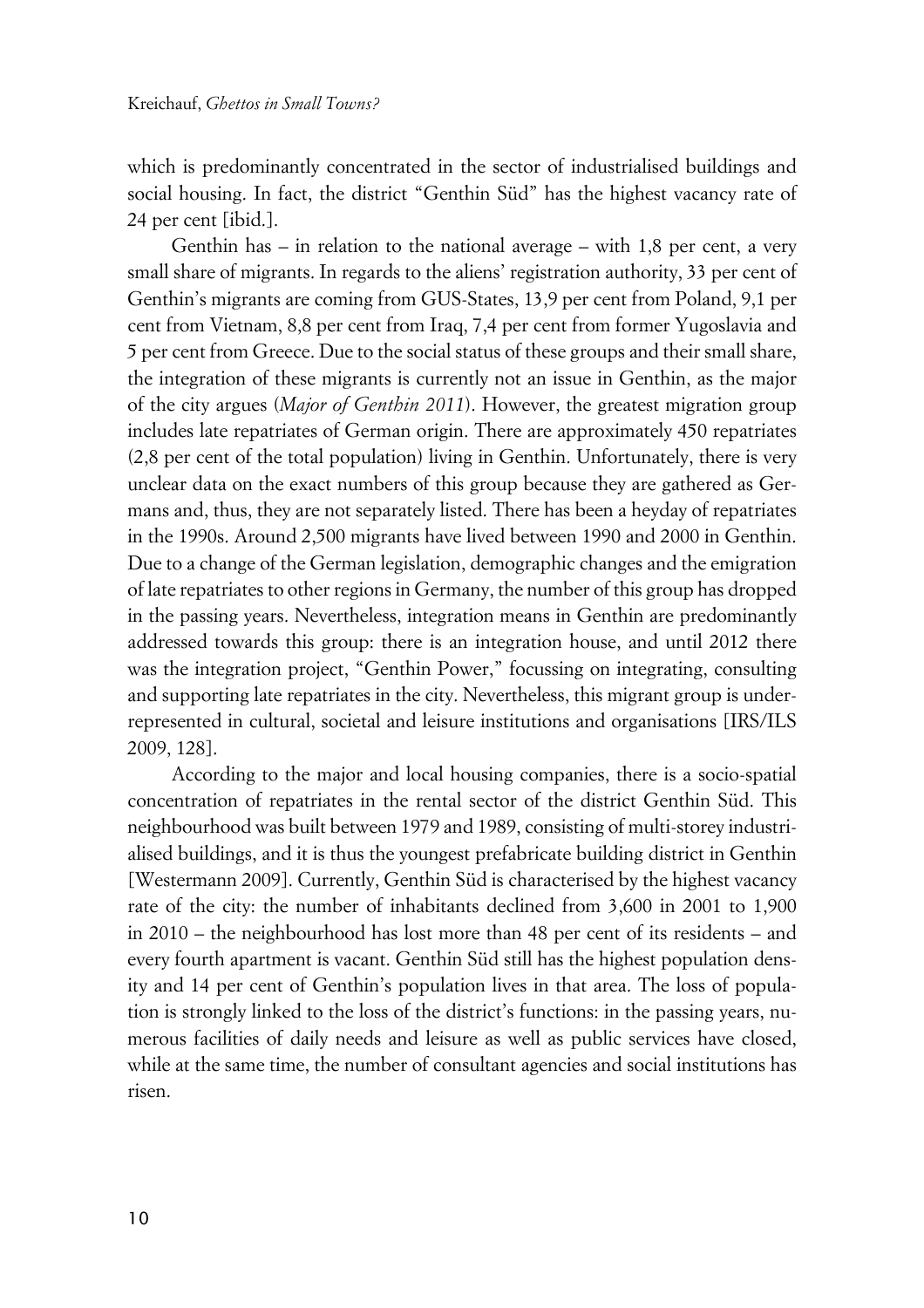

FIG. 1. Genthin Süd is spatially and symbolically separated from the city centre because of the railroad and its industrialised apartment blocks, which are in contrast to the centre's small building structures.

*Source:* Own illustration based on Google Maps

Since 1990, Genthin Süd has experienced a crucial transformation of its demographic structure. In the 1980s, it was characterised by a relative heterogeneous population. However, after the German reunification, socially strong households have left the district and moved to suburban neighbourhoods or even to more prosperous regions, while at the same time, socially weak inhabitants have remained and new households of the same or lower social status have moved to the neighbourhood but in a smaller dimension. The cycle of this selective migration process is strongly described by the city's major, who argues that:

 "the ones who have been able to afford other forms of living have moved away, while at the same time poor households moved into the neighbourhood, resulting in the decline of the area's mixed population structure" (Major Genthin, 2011).

Because of the social erosion of Genthin Süd, two population groups characterise it today: the old-established (and elderly) inhabitants and the incomers. The group of incomers is further divided into two subgroups, the late repatriates and local residents. All interviewees characterise this group as socially weak, as a quote of a repatriate demonstrates:

"In Genthin Süd, there are living uneducated, unemployed and more poor people" (Late Repatriate, 2011).

For Genthin Süd, there are no detailed statistics on the demographic structures. Housing companies refused to give data on their tenants. However, they argue that

"Genthin Süd is a district, where people live, who are not able to finance other forms of living and this district is the one with the lowest rents in the city" (SWG, 2011).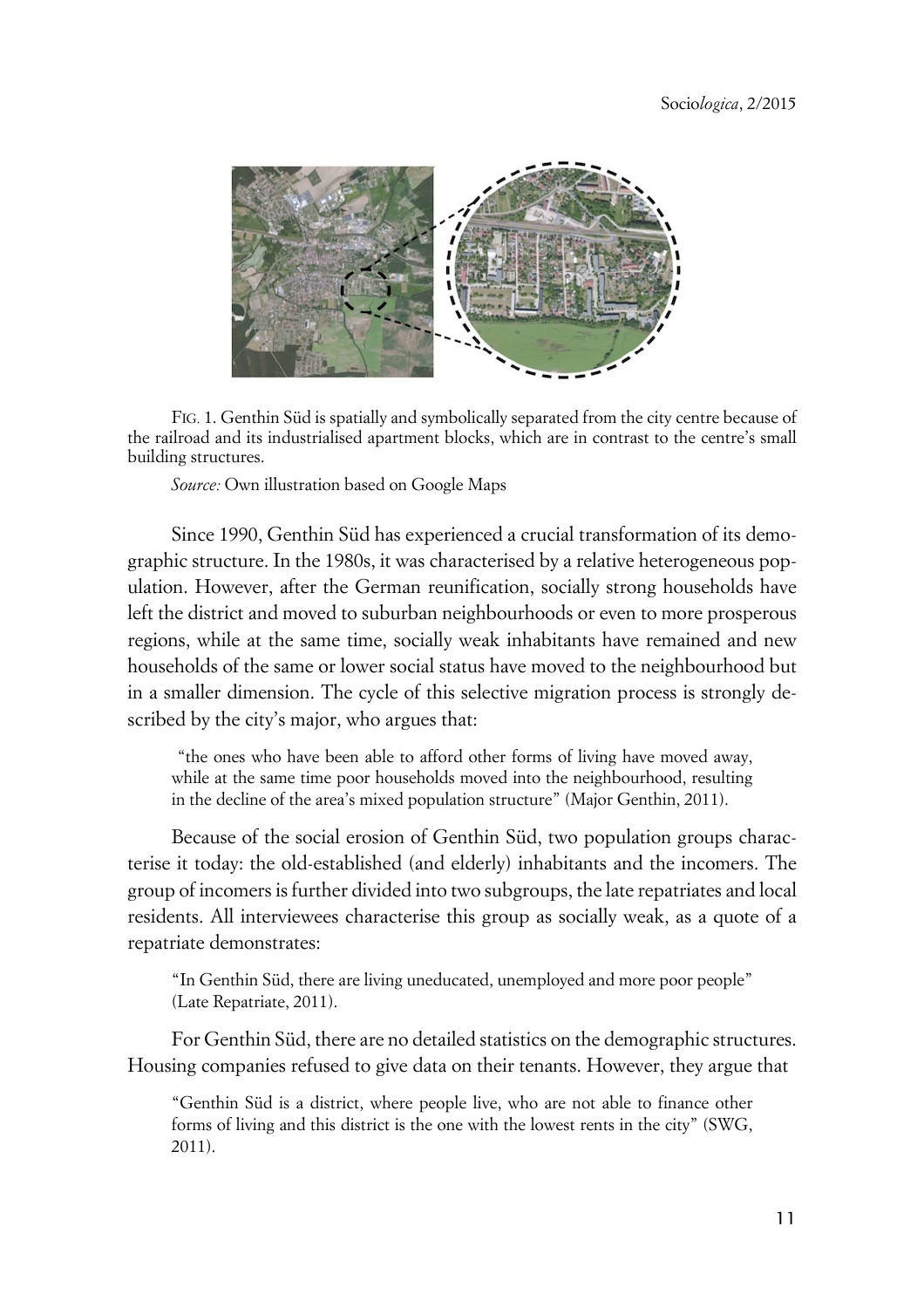This includes the elderly and established population. The late repatriates interviewed in a focus group discussion have lived in this neighbourhood for an average fifteen years. They argue that especially younger migrants moved away once they found an education or were able to afford other living conditions somewhere else. As a consequence, the number of repatriates in the neighbourhood has significantly declined from about 25 per cent in the 1990s to around 15 per cent today.

The causes for the emergence of this concentration are defined by local distribution practices, macro-social factors and the settlement behaviour of the repatriates. City's administrators, housing companies and social actors believe that a majority of Genthin's late repatriates are concentrated in Genthin Süd. The reception centre, which in the beginning housed the arriving immigrants, plays a core role in the settlement process of this group. This arrival facility existed until 2005 and had a capacity of seventy persons. It is the place of the first social contacts and the exchange of migration experiences and expertise between repatriates in the new city. This social relation and exchange of information played a crucial role in the choice of residence. The social proximity to persons with the same background eased the entrance to a new and unknown city society. Furthermore, the centre represented a place where immigrants experienced the first integration means such as language classes and orientation on the housing market. Interestingly, the administration of the centre only imparted information on the social housing market of one specific city-owned housing company, the SWG, as a repatriate remembers:

"Generally, the housemaster or the social workers always said that we have to go to the SWG to look for an apartment. But we were completely challenged. We only knew that, after six months, we had to leave the centre, but we had no information on the detailed process on how to find an apartment and what a social housing company actually is and what it does" (Late Repatriate, 2011).

The migrants were only getting information on the social housing market, not on the regular market in Genthin. Thence, the centre living had strong impacts on the segregation processes.

The inexperience and overextension of the repatriates were used to locate them only in SWG apartments, thus enforcing the socio-spatial concentration of this group. Interviews with other repatriates and also with officials prove this finding. The major argues that:

"after the centre stay, this group had to be accommodated quickly, and Genthin Süd was the neighbourhood where we had the highest rate of vacancies and thus it was the easiest way" (Major Genthin, 2011).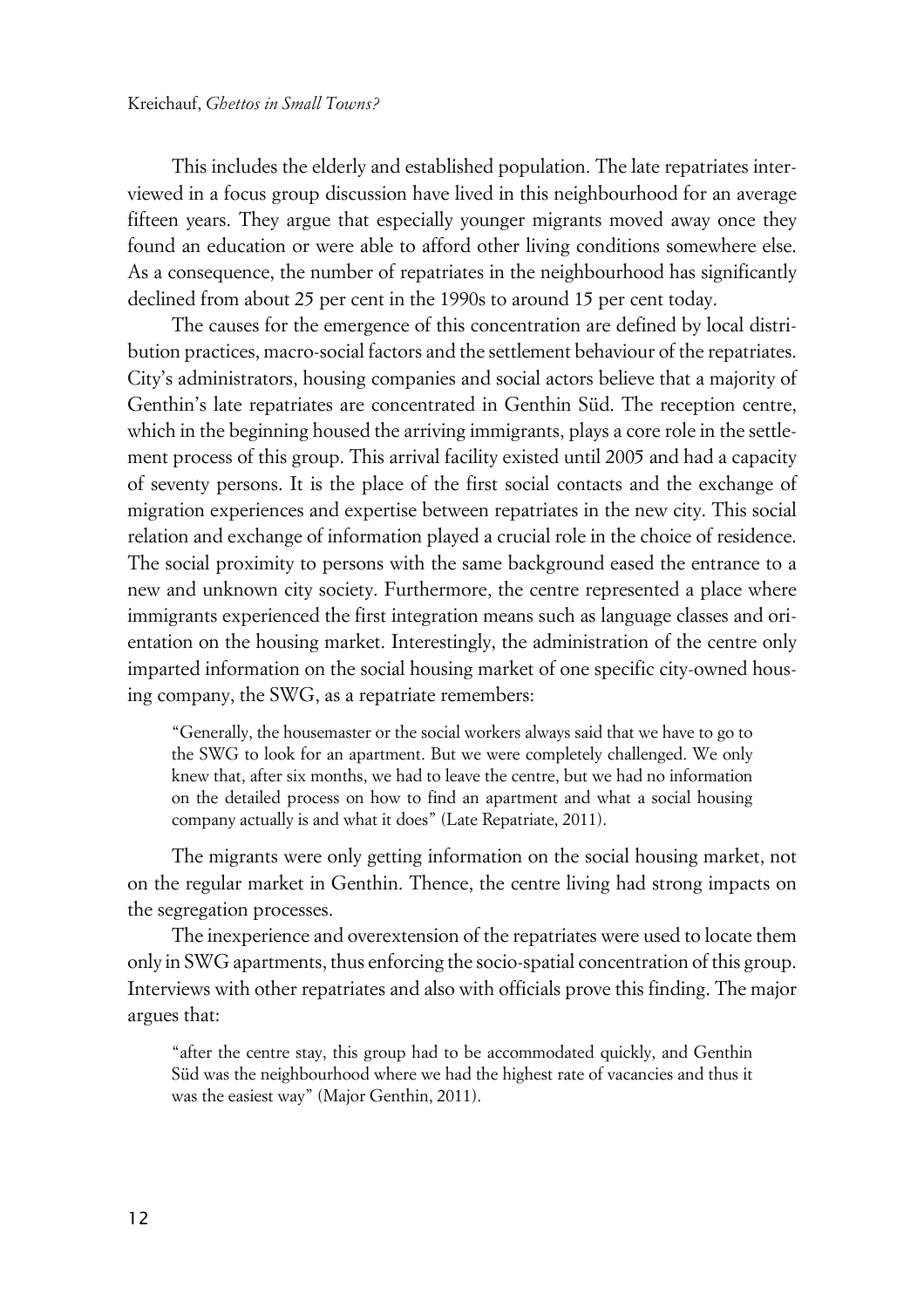Since the housing company is city-owned, the town's political and administrative bodies had direct influence on the distribution of repatriates. The possibility to access apartments on the private rental market was denied. Moreover, the housing companies have other locations in the city, which are also characterised by vacancies and, thus, there are available apartments. However, a late repatriate argues that:

"We were not allowed to move somewhere else in the city. Apartments in Genthin Süd were the only ones available for us" (Late Repatriate, 2011).

Also, the major admits that:

"Yes, in the end we distributed this group to this particular neighbourhood and we also saved available apartments only for this group" (Major Genthin, 2011).

There are three reasons for the development of this distribution policy.

*a)* Genthin Süd is the district with the highest vacancy rate. Migrants were thus distributed there for economic reasons to stabilise the housing market in that neighbourhood and to guarantee the profitability of the housing company.

*b)* Administrators and the SWG aimed to avoid conflicts between locals and incomers. They argue that the distribution to other areas would have caused protests by locals, and, thus, they systematically deter repatriates to move to apartments of "stable German residents." There was an organised isolation of late repatriates in a neighbourhood, where they live "among their own ethnic group." Administrators and officials still believe that an equal concentration of social, ethnic and cultural population groups to different neighbourhoods would avoid conflicts and discussions.

*c)* Officials saw late repatriates as temporary residents, which would – after the expiration of the residential obligation – leave the city anyway. Consequently, political and administrative bodies decided to locate and isolate this migrant group in Genthin Süd, aiming to develop a neighbourhood of arrival and departure detached from the city's society. Genthin Süd was and still is a temporary neighbourhood itself, which is in the process of decline and denaturation since 2001.

The distribution policy has finally resulted in the discrimination and disadvantage of repatriates in the housing market. They were forced to move to a neighbourhood that experienced decay, transformation process and partial demolition with low standards and that was located on the edge of the city. A repatriate highlights this discrimination by stating:

"I was once visiting an apartment of German friends who were moving out, and I wanted to move in, but the SWG told me that only Germans lived in the building and, thus, I had no chance to rent this apartment" (Late Repatriate, 2011).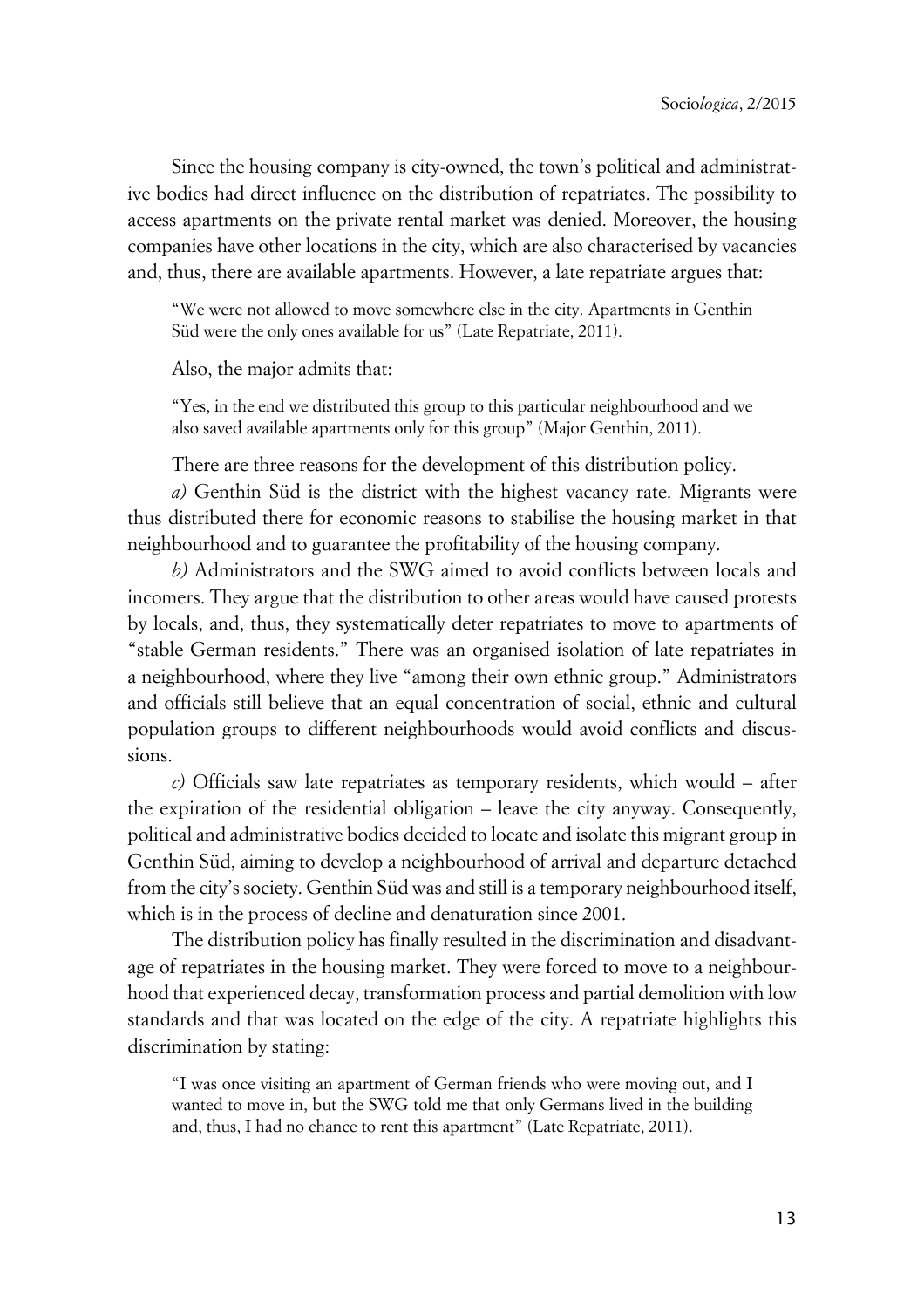On the macro-social level, it must be verified that late repatriates were and still are limited in accessing other neighbourhoods because of their social status and income situation. Referring not only to the statements of city officials and actors but also to interviewed repatriates, it becomes apparent that they depended on social benefits after their arrival. Those who found an occupation in the passing years or after the forced residence period of three years left the neighbourhood to move to other regions. The majority of the current repatriate population, as officials argue, is socially weak and immobile and, thus, unable to access other forms of housing. A late repatriate states that she

"would prefer living in a private house, but I do not have to money, because I cannot find a job and thus I have to stay here because these are the most affordable apartments so far" (Late Repatriate, 2011).

Also, a representative of SWG argues:

"The migrants decided to live there as they were conscious of costs. They know what amount of rent they are able to pay and the apartment rent they are able to afford is in Genthin Süd" (SWG, 2011).

Thence, these findings highlight two trends: Late repatriates are (forced) to live in Genthin Süd for macro-economic and macro-social reasons and the ethnic segregation of this group is linked to their social status and, thus, to trends of social segregation.

The third cause for the development of the segregated area is the settlement behaviour of the repatriates. Due to the increase of this group migrating to Genthin after 1990 and the distribution policy of the city, Genthin Süd quite early became a neighbourhood for migrant housing. As a result, it attracted further repatriates voluntarily moving to Genthin Süd because of the presence of relatives, friends and migrant communities in general. The proximity to this community was important at the beginning of the integration process. Experiences and integration expertise were and still are exchanged due to informal networks. The SWG, the major as well as repatriates argue that repatriates, who arrived after there was already a concentration of this group, also wished to be housed in Genthin Süd, hoping for the support of their "own" community and an easier inclusion into the small town's society (Late Repatriate, 2011; Major Genthin, 2011). Nevertheless, these settlement preferences are strongly linked to the mentioned restrictive city policies, discrimination on the housing market and socio-economic factors, thus causing and manifesting segregation tendencies.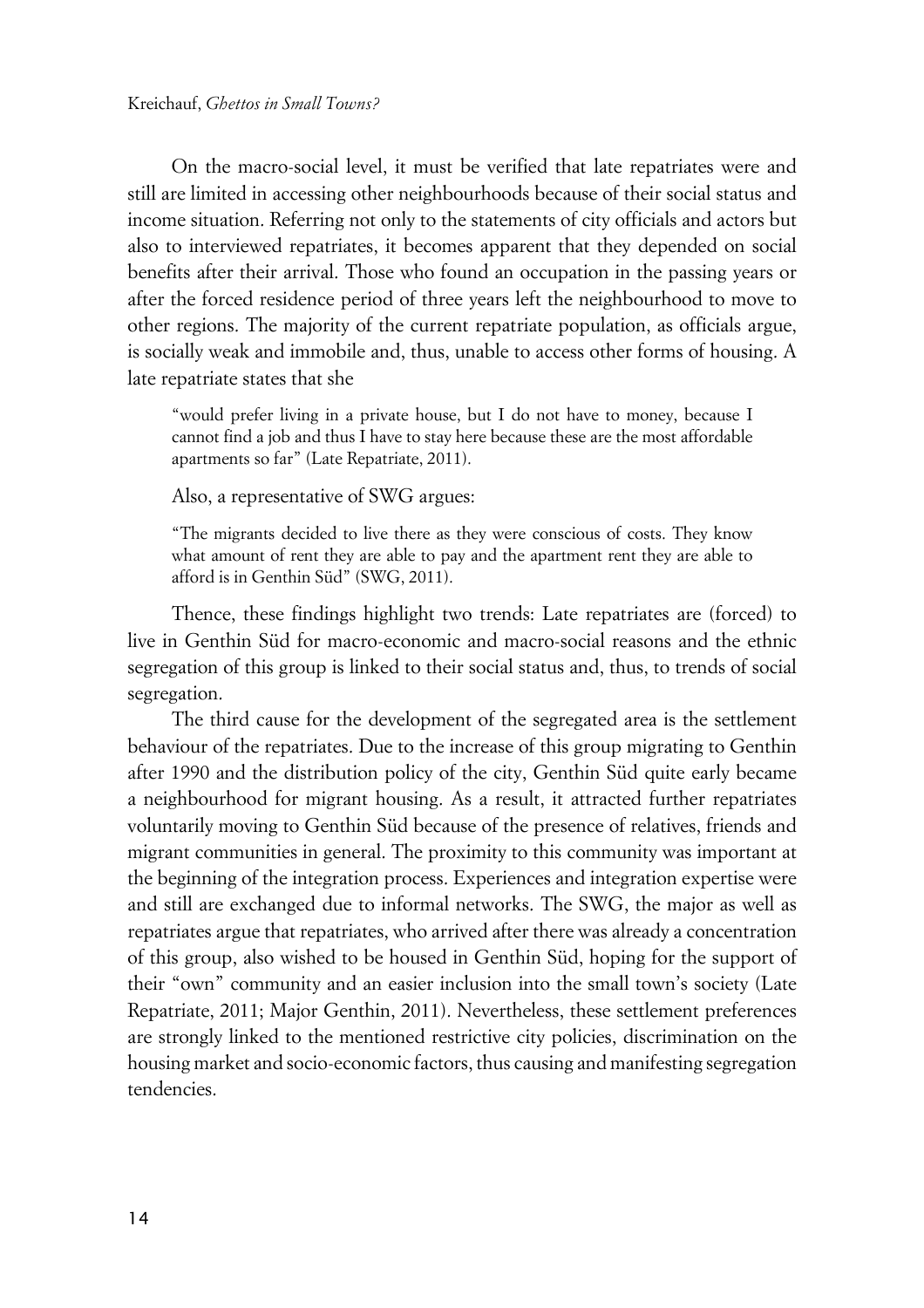## 4.2. *The Stigmatisation of the Segregated Neighbourhood*

Social conflicts, xenophobic attitudes in the host society and institutional discrimination characterise the communal life of locals and repatriates in Genthin. Even though there is no strong organisation of right-wing groups, Genthin is certainly defined by hidden resentment towards foreigners. Within the study, some repatriates state that they are often treated with hostility because they speak Russian. But this form of xenophobia is not recognised by administrative bodies. There is a very limited understanding of xenophobic attitudes, which is also reflected in the officials' understanding of integration: Integration in Genthin means the assimilation of foreigners. Genthin's society negatively perceives the living of original lifestyles, traditions and languages, which results in a discrepancy between locals and immigrants. Even though the number of late repatriates has declined due to the ongoing rise in vacancy in Genthin's social housing areas and the repatriates' increasing access to other neighbourhoods in Genthin, Genthin Süd has become the city's migrant neighbourhood, which not only concentrates repatriates but also socially weak households. Hence, as the major of Genthin argues, this district has developed to a residential area of "socially excluded inhabitants" (Major Genthin, 2011).



FIG. 2. Prefabricated buildings dominate Genthin Süd. *Source:* Own photograph.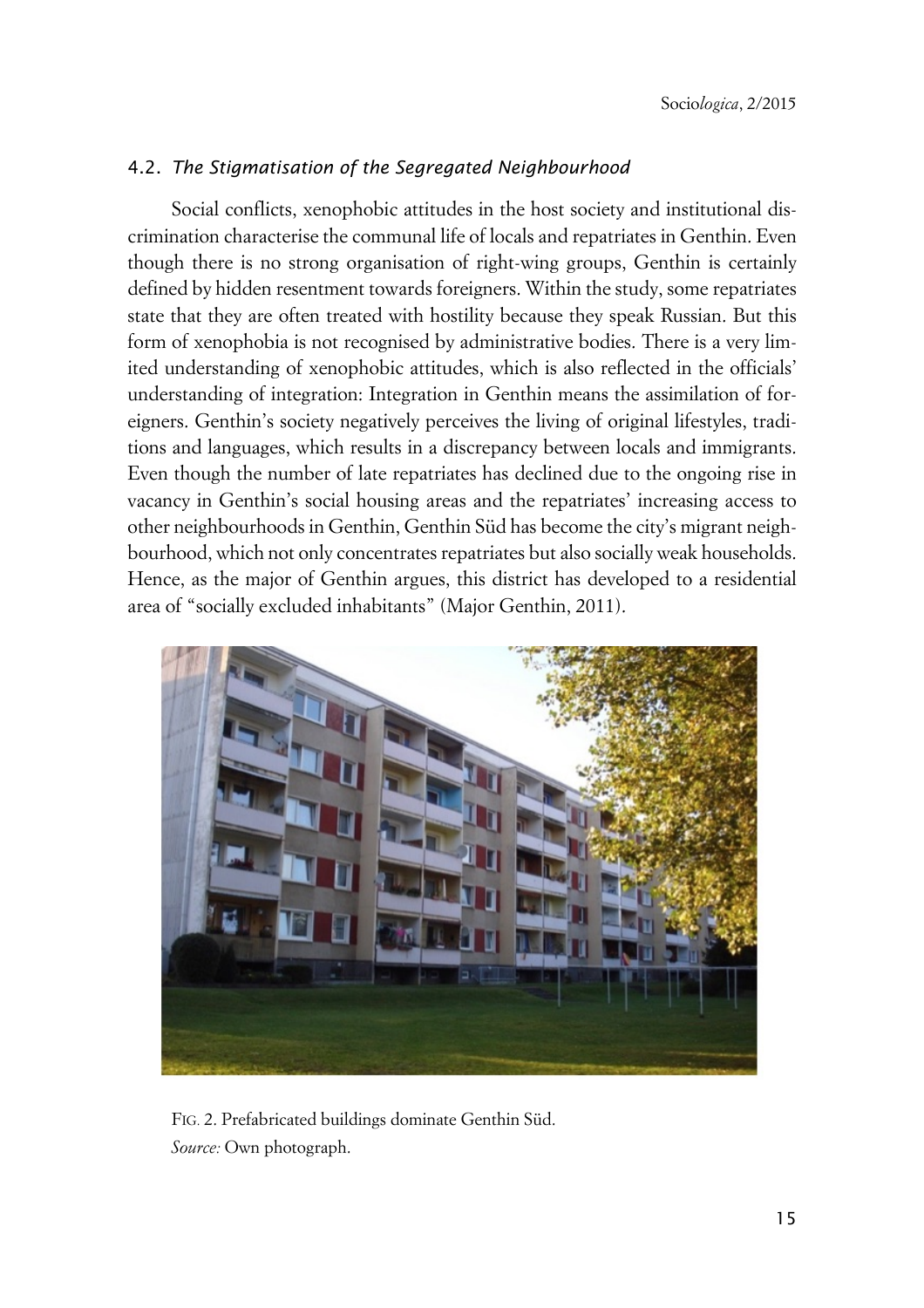Indeed, the majority of Genthin's approximately 450 late repatriates are located in Genthin Süd. However, there is no data on the number of residents with a migrant background who actually live in that neighbourhood. In total, Genthin Süd houses around 1,900 inhabitants. Even if all of the repatriates live in this neighbourhood, it would be a share of 23 per cent. Remarkably, all of the interviewees (including late repatriates) assumed that the share of repatriates would be between 40 and 80 per cent. This represents Genthin Süd's image of an ethnic neighbourhood and proves Dangschat's [2007a, 43] argument that the host society sees the concentration of often unwelcomed migrants as a danger, and, thus, it assumes that the numbers are higher than they actually are. Also, a social consultant in Genthin Süd argues that Genthiners tend to perceive masses of migrants as a result of xenophobia and social envy (Social Consultant, 2011).



FIG. 3. Decline of facilities for daily needs. *Source:* Own photograph.

Furthermore, the social and spatial characteristics of Genthin Süd crucially affect its perception. It is a district being confronted with population loss, selective migration, socially weak residents, immigration, urban construction processes and a peripheral location. The host society observes the transformation of it with high attention. The intense scrutiny of the neighbourhood and its negatively perceived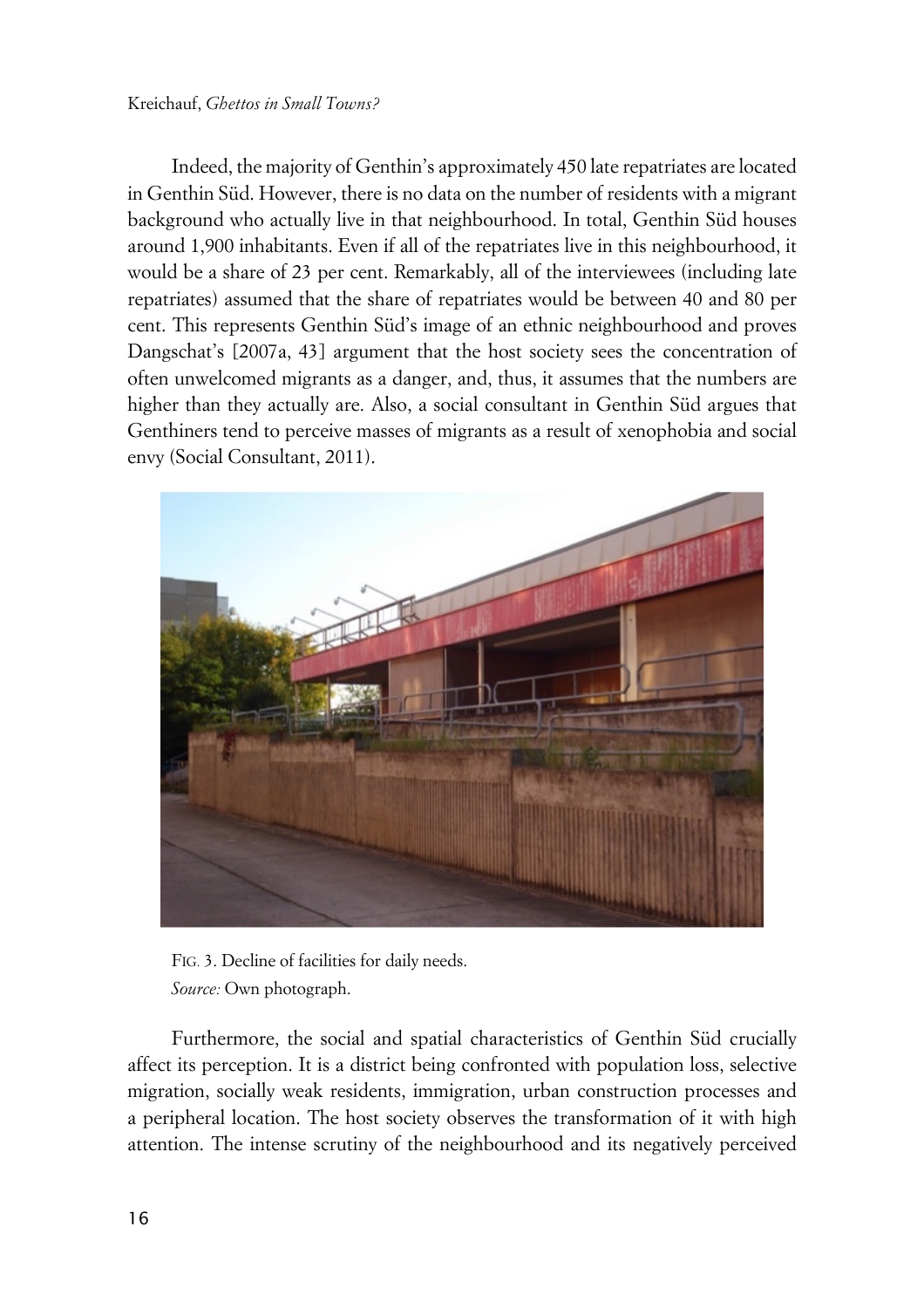transformation processes have resulted in a poor image to complicate the integration process of late repatriates.

The following features have developed and reinforced the image of the neighbourhood, resulting in the stigmatisation of it and its residents. Genthin Süd's location, south of the inner city, and its separation from other neighbourhoods due to the railroad, isolate the area. All interviewees highlight the significance of this spatial disconnection. The major argues:

"Genthin is dichotomous – not only spatially but also in the city's thinking and feeling. There is a complete different social structure in the south. They are excluded and the former unity of the city has declined" (Major Genthin, 2011).

Thence, the spatial barrier also represents a social separation. For those living in Genthin Süd, it is difficult to access the city centre; for the inner city residents, there is simply no reason to visit the south because of its lack of public and cultural institutions as a result of the district's population decline. Furthermore, Genthin Süd's shrinkage is strongly linked to the loss of urban functions, poor structural conditions and removal of residential buildings. A resident states that:

"it is more quiet; there are less people on the street and it is not lively. Especially on weekends, this neighbourhood is simply dead" (Genthin Süd Resident, 2011).

Currently, there is a discussion between political and administrative actors and the housing companies about the future of the district. Even though the housing companies state that they will maintain the neighbourhood for low-income households, the major predicts that:

"in the end, Genthin Süd will not exist anymore by 2020" (Major Genthin, 2011).

The insecure perspective of the neighbourhood and its current situation determine the image of a district in decay.

More crucially, the social climate, reservations towards migrants and social conflicts shape the stigmatisation of Genthin Süd. In the period of immigration in the 1990s, there have been conflicts between locals and repatriates; as the city's historian states:

"There were a lot of migrants who never aimed to live in Genthin; they were just distributed to this city. As a consequence, they left after two years and, thus, it has been impossible to establish a social cohesion in the city" (City Historian, 2011).

The fluctuation of the residents and the concentration of social problems are perceived as an open issue.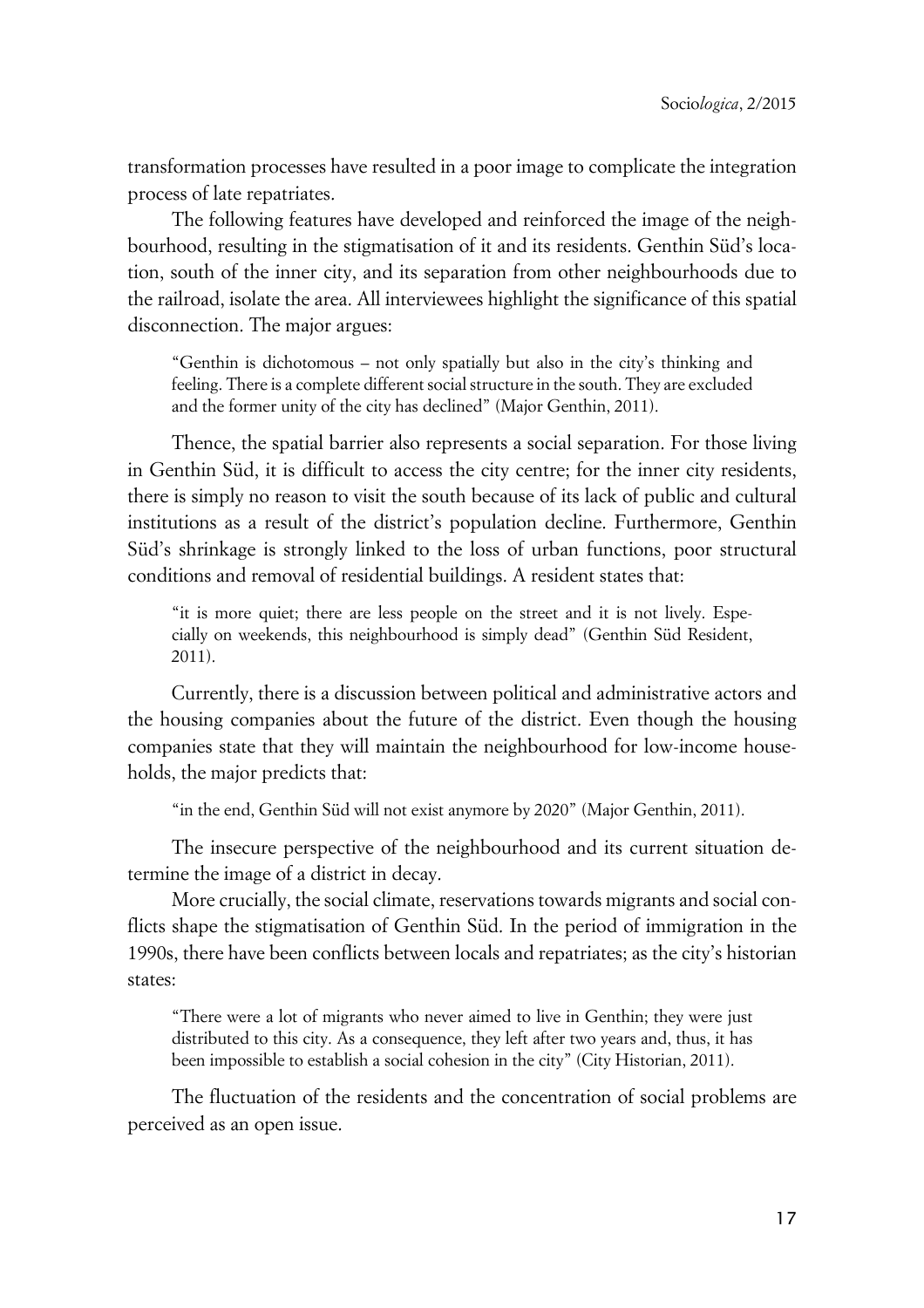"Genthin Süd is a neighbourhood, where differences and conflicts are more concentrated because there is a concentration of socially weak groups competing in space and labour" (Social Consultant, 2011).

The police commissioner also reports that there is a conglomeration of high unemployment, social problems and migrants resulting in conflicts and discussions. However, he admits that there is no increase of crimes compared to other districts. Fires in the basements of some apartments further strengthen the perception of a deprived area (German: Sozialer Brennpunkt) in 2009, 2010 and 2011. Even though causes and motives are not detected, the image of a neighbourhood in flames matches the locals' perception of a dangerous no-go area, as Genthin's library director explains:

"People not living in this area feel insecure about these events. They think it does not happen in other parts of Genthin, only there, so it has to do something with the district and its poor residents and migrants" (Library Director, 2011).

The negative trends of the neighbourhood, a general stigmatisation of GDR industrialised buildings and events like the fires contribute to the district's bad reputations, which are reflected in several attributions as well as negative and racist connotations. In the period of immigration to the neighbourhood in the 1990s, the terms "Small Moscow" and "Russian Ghetto" have emerged, and they are still manifested in the city's perception of Genthin Süd, as shown in the major's quote referring to his citizens' image of the neighbourhood:

"This on the edge of the city is Small Moscow, and this is the area where the Russians live. You have to pay fees to Russians to enter the district because you are a German and you do not belong there" (Major Genthin, 2011).

The racist attributions are linked to several myths about Genthin Süd, for example, that there is a toll by Russians to enter the district, drug abuse etc. Due to the concentration of migrants and socially weak households, the quarter is further characterised as a "Socially Troubled Area" and a "Deprived Neighbourhood." The representative of the SWG explains that:

 "there is a difficult social environment and, thus, the neighbourhood is called a socially troubled area because there are more social conflicts than in other Genthin districts" (SWG, 2011).

However, a resident of Genthin Süd argues that she suffers from the bad reputation, stating that the inhabitants: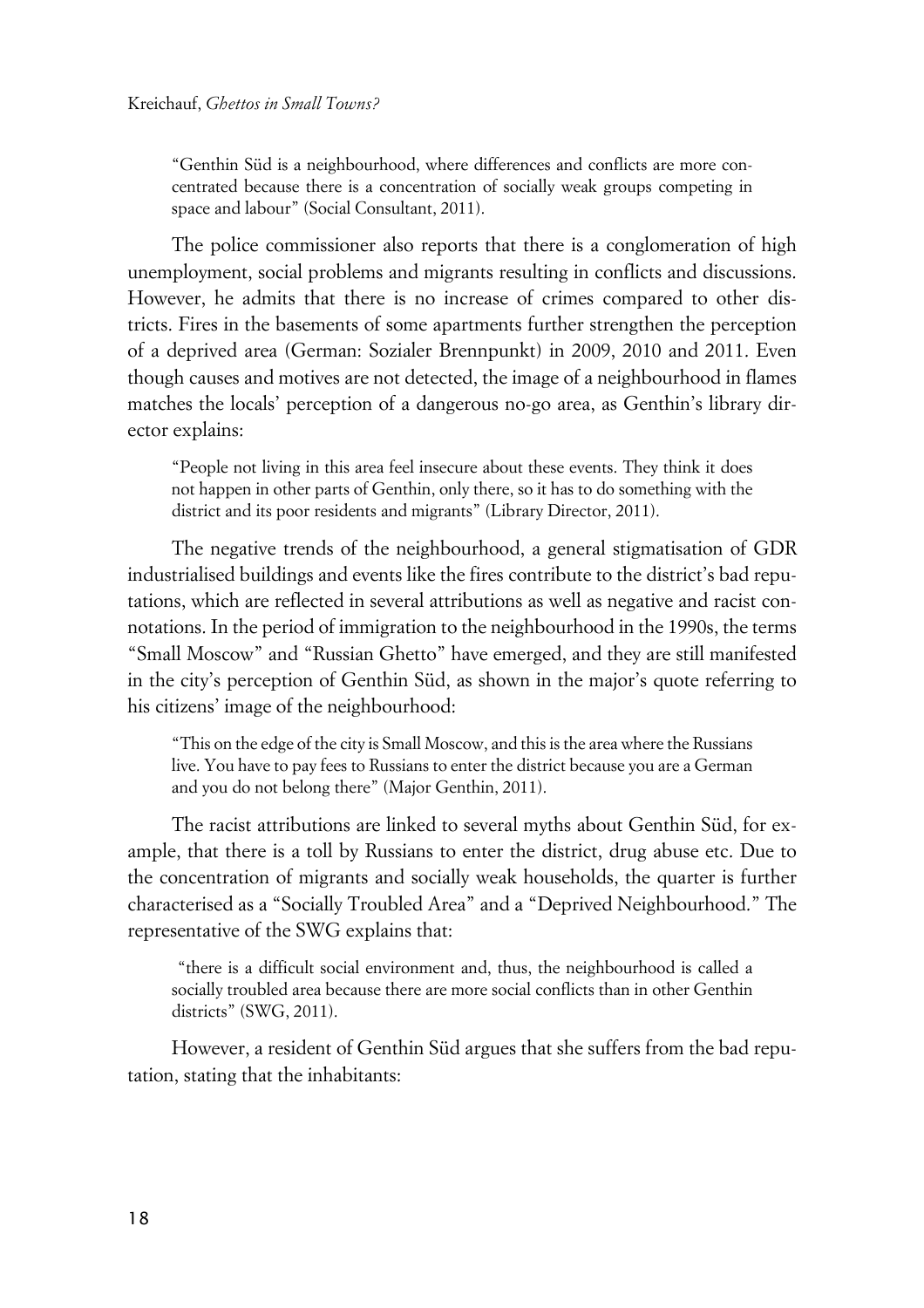"are only the fifth wheel – nobody wants us and nobody needs us, and by using these terms, they let us know what they think about people living in Genthin Süd" (Late Repatriate, 2011).

 Another resident describes that she often experiences situations where she feels stigmatised and discriminated by people not living in Genthin Süd. She says:

"On Saturday, I went to the cemetery and I passed a group of teenagers walking to Genthin Süd, and one of them said 'I am going to show you a real ghetto of migrants and poor people like you know from trash TV'" (Genthin Süd Resident, 2011).

Generally, all of the interviewed actors, who are not living in Genthin Süd, have a negative and distanced perception of it. Even though they have no practical and daily experiences of living in this neighbourhood, they stigmatise it as ghetto and deprived area. A social worker in the Genthin Süd's public school outlines that:

 "these terms generally have nothing to do with the reality here in the neighbourhood, which is in the end not that bad. They are used by people who have no relation to the district, and they use it to degrade the district and its residents" (Social Worker, 2011).

#### **5. Definitions and Dimensions of Ethnic Segregation in Small Towns**

By definition, there is a "disproportional allocation of ethnic groups resulting in the concentration of migrants" in the small town of Genthin [Friedrichs 1995, 79]. In comparison to the city as a whole, the neighbourhood of Genthin Süd represents a concentration of late repatriates. Thus, the qualitative definition of segregation can also be addressed towards small towns. Genthin Süd's isolated location, the building structure and its insecure future enforce the segregation process and the negative reputation by the small town society. Due to the district's demographic characteristics (migrants, elderly residents, deprived residents), there is an intense attention and scrutiny by external residents. Further, the ethnic segregation goes hand in hand with a social segregation that causes a collapse of social networks [BMVBS 2010]. This negative development of Genthin Süd results in the disadvantage of the neighbourhood and, finally, of the deprived population ("neighbourhood effects"). The district and composition of the neighbourhood limit the integration of the migrants [Alisch 2002].

Thus, the investigation not only provides data on the development of the ethnic segregation of the late repatriates in small towns, but, in regards to this immigrant group, it also clarifies that national settlement and allocation policies, implemented to prevent the socio-spatial concentration of repatriates, are reduced to absurdity. In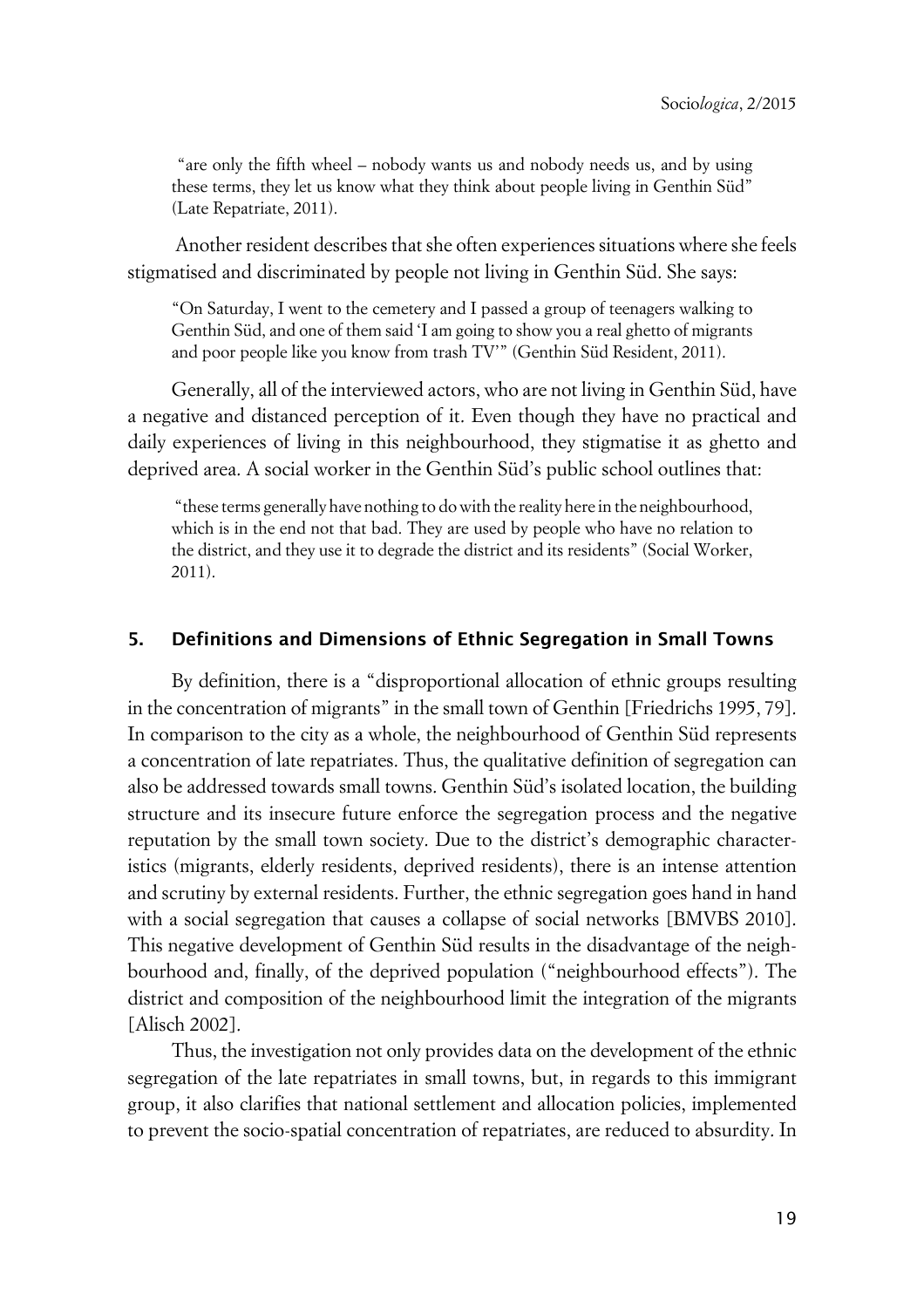fact, the allocation and regulation of the residence assignment act produced a largescale distribution and destruction of migrant networks and family units, but more importantly, these policies are the breeding ground for the forced and politically induced concentration and disintegration of late repatriates in deprived neighbourhoods on the local level.

Furthermore, the study illustrates similarities to segregated neighbourhoods on the edge of big cities: the spatial isolation, bad connections, decentral location, relatively bad living conditions and infrastructural deficits [BMVBS 2010b; Häußerermann and Siebel, 2004; Häußermann and Siebel 2007; Kapphan 2008]. However, late repatriates are the only migration group in Genthin with specific settlement patterns, and there is only one place where this concentration has occurred. Moreover, the segregation process in Genthin Süd is particularly shaped and caused by local policies and the role of the reception centre. Urban and local factors, as Light [2006] also discovers, play a powerful and decisive role in shaping immigration flows. Urban policy can, in fact, make immigration policy. National and federal policies have resulted in small towns developing into new and forced migrant destinations. Moreover, they encouraged the emergence of "deflective local integration policies" aiming to strategically isolate and concentrate migrants in one specific neighbourhood by neglecting the access to other city areas and by means of distribution, discrimination and racism. The case study of Genthin represents how local concentration policies are linked to discriminative practices of city officials who have impact on the development of a segregated area. Albeit, Genthin Süd is no ethnic settlement or ethnic colony; it is only ethnically shaped. Specific migrant-orientated infrastructures are not present. The number of repatriates is simply too small and the dimension of segregation too minor. Furthermore, there is no concentration of crimes like there is in metropoles, as Krings-Heckemeier and Pfeiffer [1998, 104] argue when referring to segregation in big cities. Nonetheless, Genthin Süd is described as a ghetto and socially troubled area. This is predominantly a consequence of the small town's society observation of the concentration of migrants due to a higher level of social control and scrutiny over cultural differences and their clash with the locals' culture. This induces fear and resentment and hinders the integration process of late repatriates.

In regards to research on ethnic segregation in small towns, the study finally highlights the following major findings. The socio-spatial concentration of immigrants shows different dimensions and shaping compared to big cities. Because of the size of the small town, the social and spatial conditions and the (lower) share of immigrants, segregation takes place in other respects: even though the case study proves exclusion tendencies, there is no socio-spatial retreat of migrants. Because of social proximities, inevitable social contacts and assessable public, social and cultural infra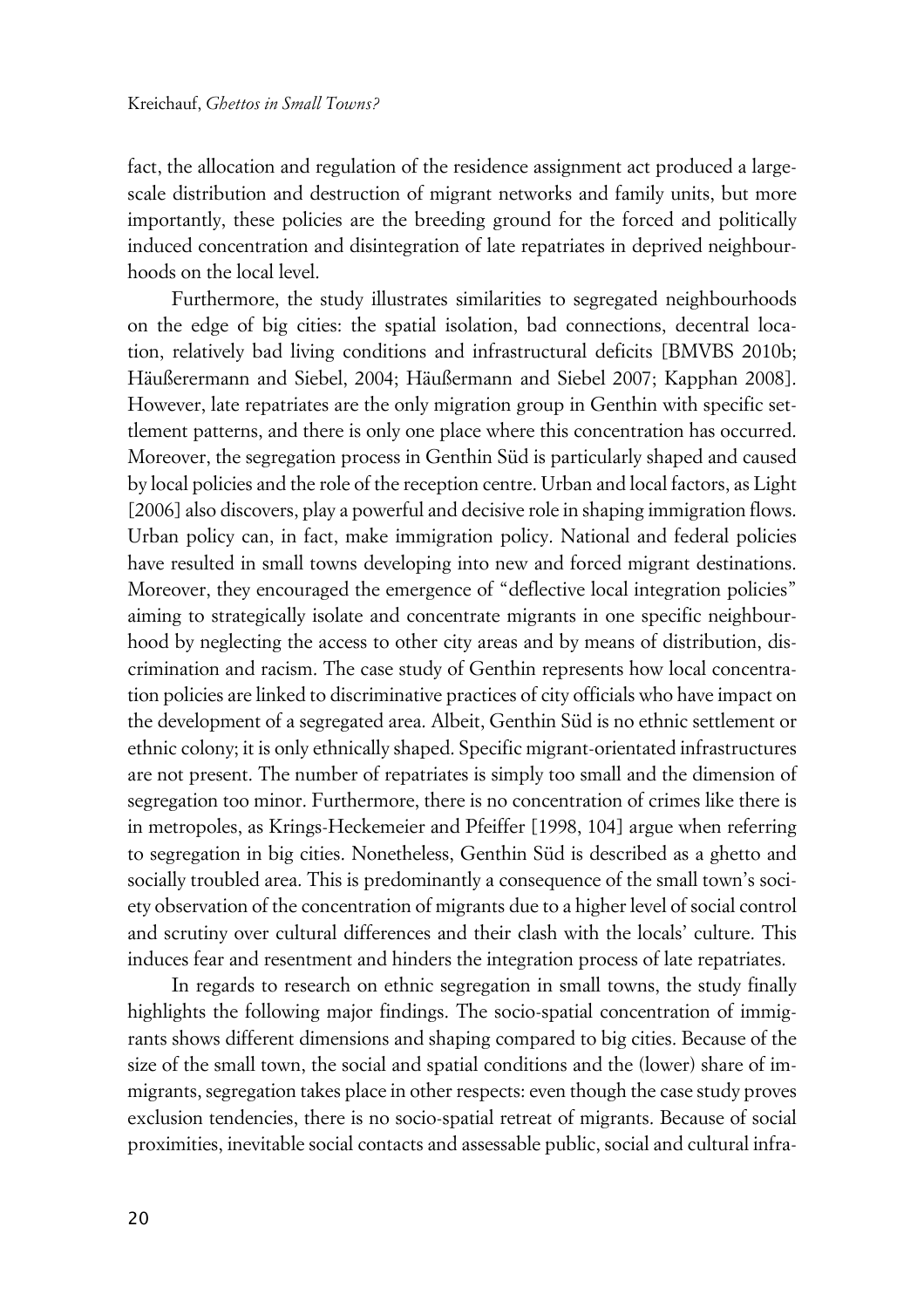structures, immigrants and locals are forced to confront one another. Qualitatively, segregation as a phenomenon and a process thus expresses itself in a different context and by different levels and measures. The small town society, especially in periphery regions, is designed differently compared to big cities, despite ongoing socialisation and urbanisation processes. On the one hand, there is the possibility that integration is more successful due to the small town's manageable infrastructures, social contacts and small shares of migrants. On the other hand, immigrants and their 'ethnical otherness' are more strongly noticed and less anonymous, and, thus, the small town society can likely exclude them from their existing and established culture and "social contracts." In Genthin, processes of stigmatisation modify the actual social and ethnic segregation. The neighbourhood and its residents are problematized. Due to Genthin's distinct social control, close social relations, specific value orientations and one-dimensional understanding of integration (which is assimilation), the segregation processes are mainly reinforced and discernible due to stigmatisation and the negative reputation of the district and its inhabitants. Consequently, it is plainly described as a "Russian Ghetto" or "Socially Troubled Area," even though there is only weak evidence for these extreme attributions. As a result, segregation in small towns predominantly expresses and manifests itself by the stigmatisation of the neighbourhood and its population. Thence, studying segregation processes in small towns also means investigating the reputation and development of stigmas. This appears to be even more important in regards to the forced localisation of immigrants as in Genthin. Neither the city and the local society nor the late repatriates decided on Genthin being a place of immigration and a destination of immigrants: it was national allocation and residence regulations that produced this outcome.

Friedrich [2009, 21] argues that the social and spatial differentiation and segregation significantly depend on the size and total population of a city. He argues that the bigger the city, the more likely the development of segregated areas. Nevertheless, quantitative approaches strongly characterise classical segregation research. This paper claims that statistical data and quantitative measures are insufficient to explain and investigate the formation of the socio-spatial concentration and stigmatisation. Firstly, the development of segregation indices is likely impossible for small towns because there is generally a lack of data on the level of small settlements and for specific migrant groups. In regards to late repatriates, there is neither much quantitative nor qualitative data on the integration and segregation process, especially because this group of people is statistically not counted due to their German ethnicity [BAMF 2007]. Secondly, the establishment of quantitative data is only able to partly illustrate the complex networks and structures of relationships, causes, influencing factors and the perception of the small town society on the segregation process. Therefore, there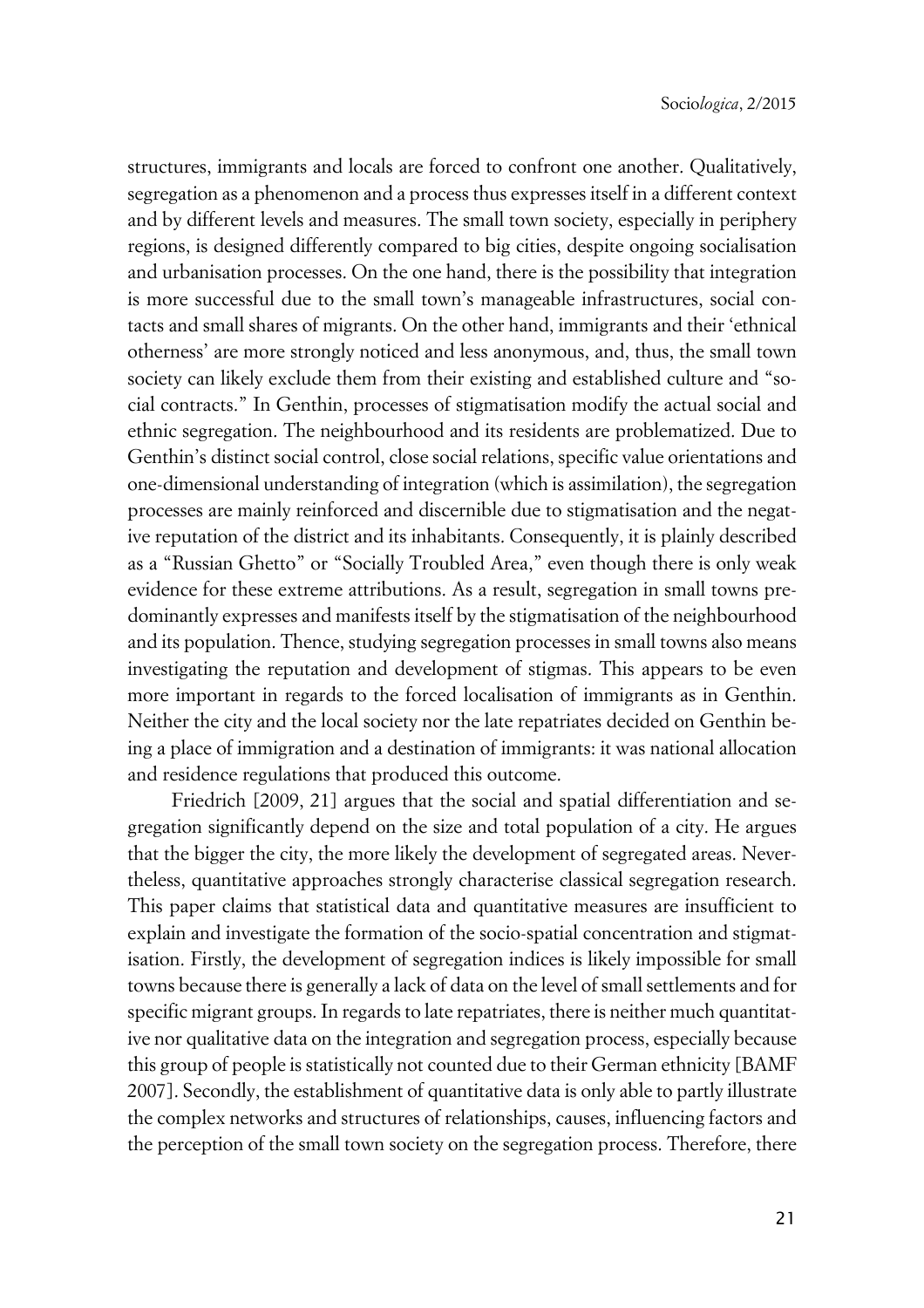is the need to study the issue on the levels of city actors, residents and migrants to collect data on personal, individual and societal experiences with migration, integration and segregation. Accordingly, this paper finally suggests focussing on social hierarchies and orders, social interrelations, interactions, understandings of integration and the attitudes of different actors in the city using qualitative and small-scale approaches to tackle and structure the process of segregation in small towns in its complexity.<sup>6</sup>

### **References**

Alisch, M.

- 2002 *Soziale Stadtentwicklung. Widersprüche, Kausalitäten und Lösungen*. Opladen: VS, Verlag für Sozialwisseschaften.
- BAMF, Bundesamt für Migration und Flüchtlinge
- 2010 "Migrationsbericht 2010." [https://www.bamf.de/SharedDocs/Anlagen/DE/Publikatio](https://www.bamf.de/SharedDocs/Anlagen/DE/Publikationen/Migrationsberichte/migrationsbericht-2010.pdf?__blob=?publicationFile?)[nen/Migrationsberichte/migrationsbericht-2010.pdf?\\_\\_blob=publicationFile.](https://www.bamf.de/SharedDocs/Anlagen/DE/Publikationen/Migrationsberichte/migrationsbericht-2010.pdf?__blob=?publicationFile?) Last access: 18.11.2015.

Bertelsmann-Stiftung

- 2013 "Wegweiser Kommune.". [http://www.wegweiser-kommune.de/statistik/kommunale](http://www.wegweiser-kommune.de/statistik/kommunale-daten+genthin+demographischer-wandel+2013+tabelle)[daten+genthin+demographischer-wandel+2013+tabelle](http://www.wegweiser-kommune.de/statistik/kommunale-daten+genthin+demographischer-wandel+2013+tabelle). Last access: 18.11.2015
- Blasius, J., Friedrichs, J. and Klöckner, J.
- 2008 *Doppelt benachteiligt? Leben in einem deutsch-türkischen Stadtteil.* Wiesbaden: VS, Verlag für Sozialwisseschaften.
- BMVBS, Bundesministerium fu#r Verkehr, Bau und Stadtentwicklung (eds.)
- 2008 "Integration vor Ort. Der nationale Integrationsplan Zwischenbilanz." Berlin.
- 2010a "Kleinere Städte und Gemeinden. Überörtliche Zusammenarbeit und Netzwerke. Informationen zum neuen Städtebauförderungsprogramm." Berlin.
- 2010b "Migration/Integration und Stadtteilpolitik Städtebauliche Strategien und Handlungsansätze zur Förderung der Integration." [http://www.bbsr.bund.de/nn\\_629248/BBSR/DE/FP/ExWoSt/Studien/Migratio](http://www.bbsr.bund.de/nn_629248/BBSR/DE/FP/ExWoSt/Studien/MigrationundStadtteilpolitik/05__Veroeffentlichungen.html)[nundStadtteilpolitik/05\\_\\_Veroeffentlichungen.html](http://www.bbsr.bund.de/nn_629248/BBSR/DE/FP/ExWoSt/Studien/MigrationundStadtteilpolitik/05__Veroeffentlichungen.html). Last access: 18.11.2015

Boos-Krüger, A.

2005 "Sozialräumliche Integration von Zuwanderern in Klein- und Mittelstädten des ländlichen Raumes. Annährung an ein neues Forschungsgebiet." Pp. 407-444 in *Zuwanderer in der Stadt – Expertisen zum Projekt*, edited by Schader-Stiftung *et al*. Darmstadt: Schader Stiftung.

6 This is the list of mentioned interviewees, approached in Genthin in 2011: City Historian of Genthin; Genthin Süd Resident; Late Repatriate; Library Director; Major of Genthin; Social Consultant; Social Worker; SWG, Städtische Wohnungsgesellschaft Genthin mbH [Municipal Housing Society].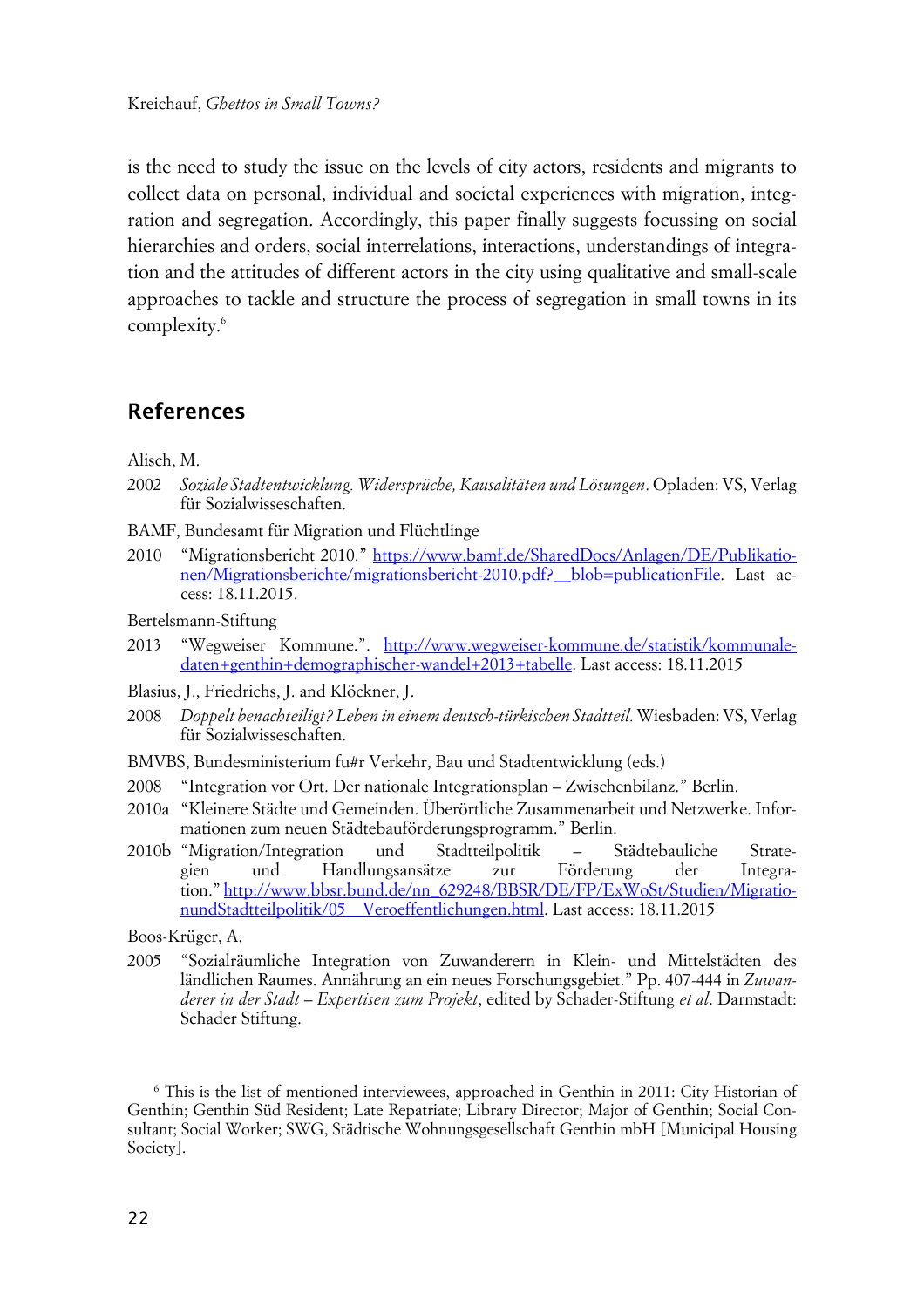BVerfG, Bundesverfassungsgericht

2004 "Urteil vom 17. März 2004 - 1 BvR 1266/00." [https://www.bundesverfassungsgericht.de/](https://www.bundesverfassungsgericht.de/entscheidungen/rs20040317_1bvr126600.html.) [entscheidungen/rs20040317\\_1bvr126600.html.](https://www.bundesverfassungsgericht.de/entscheidungen/rs20040317_1bvr126600.html.) Last access: 18.11.2015.

BVFG, Gesetz über die Angelegenheiten der Vertriebenen und Flüchtlinge: Bundesvertriebenengesetz

2007 [http://www.gesetze-im-internet.de/bvfg/BJNR002010953.html.](http://www.gesetze-im-internet.de/bvfg/BJNR002010953.html) Last access: 18.11.2015.

- Croon, H. and Utermann, K.
- 1958 *Zeche und Gemeinde*. Tübingen: Mohr.

Dangschat, J.S.

- 2000a "Sozial-räumliche Differenzierung in Städten: Pro und Contra." Pp. 141-159 in *Stadt und soziale Ungleichheit*, edited by A. Harth *et al*. Opladen: Leske and Budrich.
- 2000b "Segregation." Pp. 209-221 in *Großstadt Soziologische Stichworte*, edited by H. Häußermann. Opladen: Leske and Budrich.
- 2007a "Lebensstile, soziale Lagen und Siedlungsstrukturen Einführung." Pp. 2-20 in *Lebensstile, Soziale Lagen und Siedlungsstrukturen*, edited by J.S. Dangschat and A. Hamedinger. Hannover: ARL.
- 2007b "Soziale Ungleichheit, gesellschaftlicher Raum und Segregation." Pp. 21-50 in *Lebensstile, Soziale Lagen und Siedlungsstrukturen*, edited by J.S. Dangschat and A. Hamedinger. Hannover: ARL.
- Dangschat, J.S. and Frey, O.
- 2005 "Stadt- und Regionalsoziologie." Pp. 143-163 in *Handbuch Sozialraum*, edited by O. Frey *et al*. Wiesbaden: VS, Verlag für Sozialwisseschaften.
- Friedrichs, J. (ed.)
- 1995 "Segregation." Pp. 79-98 in *Stadtsoziologie*, edited by J. Friedrichs. Opladen: Leske and Budrich.
- 2002 *Struktur und sozialer Wandel einer Mittelstadt Euskirchen 1952-2002*. Opladen: Leske and Budrich.
- Friedrichs, J. and Triemer, S.
- 2009 *Gespaltene Städte? Soziale und ethnische Konzentration in deutschen Großstädten*. Wiesbaden: Vs, Verlag für Sozialwissenchaften.
- Grüger, C. and Schäuble, I.
- 2005 "Diskursive Bürgerbeteiligung Bericht zum Modellprojekt." Im Auftrag der obersten Baubehörde im Bayrischen Staatsministerium des Inneren im Rahmen der Gemeinschaftsinitiative Soziale Stadt in Bayern. München.

Hannemann, C.

- 2004 *Marginalisierte Städte. Probleme, Differenzierungen und Chancen ostdeutscher Städte im Schrumpfungsprozess*. Berlin: Berliner Wissenschaft Verlag.
- Haug, S. and Sauer, L.
- 2007 "Zuwanderung und Integration von (Spät-)Aussiedlern: Ermittlung und Bewertung des Wohnortzuweisungsgesetzes." *Forschungsbericht 3*, edited by Bundesamt für Migration und Flu#chtlinge.

Häußermann, H.

1994 "Das Erkenntnisinteresse von Gemeindestudien." Pp. 223-245 in *Systemrationalität und Partialinteresse*, edited by H-U. Derlien. Baden-Baden: Nomos Verlag.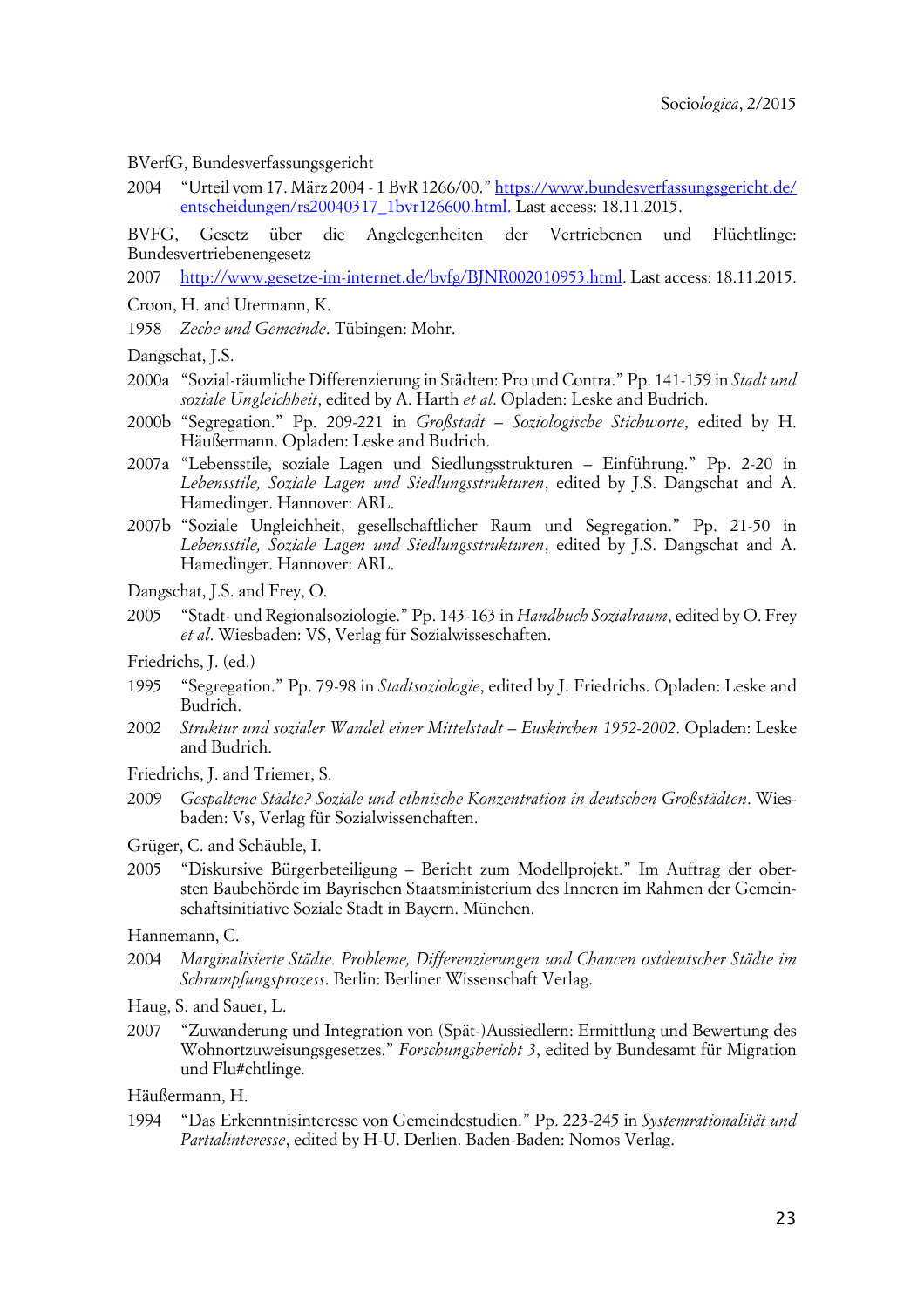Häußermann, H. and Siebel, W.

- 2000 "Wohnverhältnisse und Ungleichheit." Pp. 120-140 in *Stadt und soziale Ungleichheit*, edited by A. Harth, *et al*. Opladen: Leske and Budrich.
- 2001 "Soziale Integration und ethnische Schichtung. Zusammenhänge zwischen räumlicher und sozialer Integration. Gutachten im Auftrag der unabhängigen Expertenkommission 'Zwanderung'." Berlin/Oldenburg [http://www.schaderstiftung.de/](http://www.schaderstiftung.de/docs/haeussermann_siebel_gutachten.pdf) [docs/haeussermann\\_siebel\\_gutachten.pdf](http://www.schaderstiftung.de/docs/haeussermann_siebel_gutachten.pdf). Last access: 18.11.2015
- 2004 *Stadtsoziologie. Eine Einführung.* Frankfurt am Main/New York: Campus Verlag.
- 2007 "Integration trotz Segregation Zum Stand der wissenschaftlichen Debatte." Pp. 92-119 in *Handlungsfeld: Stadträumliche Integrationspolitik,* edited by Schader Stiftung *et al*. Darmstadt: Schader Stiftung.

Herrenknecht, A. and Wohlfarth, J.

- 2003 "Das 'Zwischenstadt-Phänomen' vom Lande aus betrachtet." *Pro-Regio-Online – Zeitschrift für den ländlichen Raum* 1: 5-7. [http://www.pro-regio-online.de/downloads/](http://www.pro-regio-online.de/downloads/zwl1.pdf) [zwl1.pdf](http://www.pro-regio-online.de/downloads/zwl1.pdf). Last access: 18.11.2015.
- Höfling-Semmar, B.
- 1995 *Flucht und deutsche Asylpolitik. Von der Krise des Asylrechts zur Perfektionierung der Zugangsverhinderung*. Münster: Westfälisches Dampfboot.

Hüttermann, J.

2010 *Entzündungsfähige Konfliktkonstellationen. Eskalations- und Integrationspotentiale in Kleinstädten der Einwanderungsgesellschaft*. Weinheim/Mu#nchen: Juventa Verlag.

IRS/ILS, Leibniz-Institut für Regionalentwicklung und Strukturplanung / Institut fu#r Landes- und Stadtentwicklungsforschung

- 2009 "Forschungspraxisprojekt, Integrationspotenziale in kleinen Städten und Landkreisen. Erster Zwischenbericht der Begleitforschung." Erkner/Dortmund. (Unpublished)
- 2010 "Forschungspraxisprojekt, Integrationspotenziale in kleinen Städten und Landkreisen. Zweiter Zwischenbericht der Begleitforschung." Erkner/Dortmund. (Unpublished)

Kapphan, A.

2000 "Die Konzentration von Zuwanderern in Berlin: Entstehung und Auswirkung." Pp. 137- 153 in *Migration und Stadt*, edited by K.M. Schmals. Opladen: Leske and Budrich.

Keller, C.

2005 *Leben im Plattenbau: Zur Dynamik sozialer Ausgrenzung*. Campus Verlag: Frankfurt.

2007 "Die Kleinstadt auf dem Weg in die Moderne." *Pro-Regio-Online – Zeitschrift für den ländlichen Raum* 4: 7-9. [http://www.pro-regio-online.de/html/heft\\_4\\_-\\_2007.html.](http://www.pro-regio-online.de/html/heft_4_-_2007.html.) Last access: 18.11.2015.

Kreichauf, R.

2015 "From Fortress Europe to the European Fortress City – The Translation of EU Asylum and Border Policies into Space." In *Urban Minorities*, edited by R. Seifer, F. Eckardt. Bauhaus Urban Studies, Bd. 6. Würzburg: Verlag Königshausen & Neumann. (Forthcoming)

Krings-Heckemeier, M-T. and Pfeiffer, U.

1998 "Überforderte Nachbarschaften. Soziale und ökonomische Erosion in Großsiedlungen." Pp. 19-162 in *Überforderte Nachbarschaften*, edited by GdW Bundesverband deutscher Wohnungsunternehmen e. V. Köln/Berlin: Selbstverlag.

Kolb, A.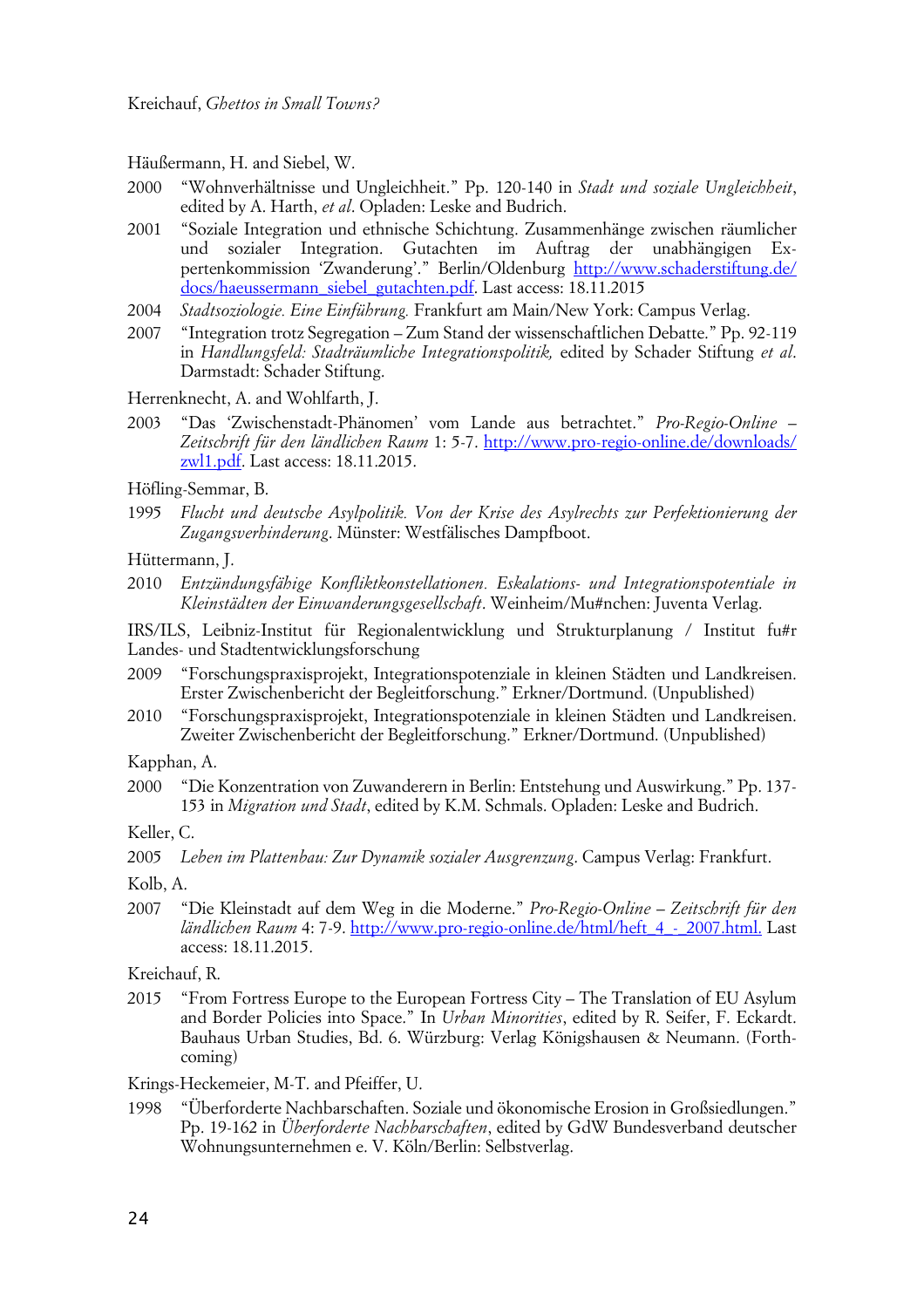#### Lakizyuk, O.

2006 *Jugendliche Aussiedler im Osten und im Westen Deutschlands. Eine exemplarische Studie am Beispiel der Städte Bielefeld und Magdeburg*. Bielefeld: PhD-Thesis.

#### Light, I.

2006 *Deflecting Immigration: Networks, Markets, and Regulation in Los Angeles*. New York: Russell Sage Foundation.

#### Luft, S.

2011 "Gastarbeiter: Niederlassungsprozesse und regionale Verteilung." [http://www.bpb.de/](http://www.bpb.de/geschichte/deutsche-geschichte/anwerbeabkommen/43261/niederlassungsprozesse.) [geschichte/deutsche-geschichte/anwerbeabkommen/43261/niederlassungsprozesse.](http://www.bpb.de/geschichte/deutsche-geschichte/anwerbeabkommen/43261/niederlassungsprozesse.) Last access: 18.11.2015.

Miksch, J. and Schwier, A.

2001 *Fremde auf dem Lande*. Frankfurt am Main: Lembeck.

#### Neckel, S.

1999 *Waldleben: Eine ostdeutsche Kleinstadt im Wandel seit 1989*. Frankfurt am Main/New York: Campus Verlag.

#### Neef, C.

1998 "Russlanddeutsche - Nicht mehr stumm wie ein Fisch." *Spiegel online*: [http://](http://www.spiegel.de/spiegel/print/d-7828603.html) [www.spiegel.de/spiegel/print/d-7828603.html.](http://www.spiegel.de/spiegel/print/d-7828603.html) Last access: 18.11.2015.

Niedermeyer, M.

2000 "Regulationsweisen der Kleinstadtentwicklung. Eine Analyse peripherer Kleinstädte im Grenzraum von Südthüringen und Nord-Unterfranken." Pp. 47-375 in *Kleinstadtentwicklung*, edited by M. Niedermeyer. Würzburg: Geographisches Institut.

Reißlandt, C.

2005 "Von der 'Gastarbeiter'-Anwerbung zum Zuwanderungsgesetz. Migrationsgeschehen und Zuwanderungspolitik in der Bundesrepublik." In *Migration*, edited by BPB: [http://www.bpb.de/themen/](http://www.bpb.de/themen/6XDUPY,0,0,Von_der_GastarbeiterAnwerbung_zum_Zuwanderungsgesetz.html#art0) [6XDUPY,0,0,Von\\_der\\_GastarbeiterAnwerbung\\_zum\\_Zuwanderungsgesetz.html#art0.](http://www.bpb.de/themen/6XDUPY,0,0,Von_der_GastarbeiterAnwerbung_zum_Zuwanderungsgesetz.html#art0) Last access: 18.11.2015

#### Rieker, Y.

2003 *Ein Stück Heimat findet man ja immer. Die italienische Einwanderung in die Bundesrepublik*. Essen: Klartext Verlag.

#### Roth, R.

2009 "Zuwanderer im ländlichen Raum – Annäherung an das Themefeld." Pp. 7-8 in *Integrationspotenziale in kleinen Städten und Landkreisen. Dokumentation des Auftaktworkshops am 28./29. Mai in Nu#rnberg*, edited by Schader-Stiftung. Darmstadt: Schader-Stiftung

#### Rüdiger, A.

2009 *Der Alltäglichkeit auf der Spur: Die Rolle der Stadtgröße für die räumliche Planung. Eine empirische Untersuchung der Planungspraxis bundesdeutscher Mittelstädte*. Wien: Kova#.

#### Schader-Stiftung

- 2005 "Neue Formen der Zuwanderung auf dem Land." Darmstadt: Schader-Stiftung. [http://](http://www.schaderstiftung.de/wohn_wandel/864.php) [www.schaderstiftung.de/wohn\\_wandel/864.php](http://www.schaderstiftung.de/wohn_wandel/864.php). Last access: 18.11.2015
- 2011 "Integrationspotenziale in kleinen Städten und Landkreisen Ergebnisse des Forschungs-Praxis-Projekts." Darmstadt: Schader-Stiftung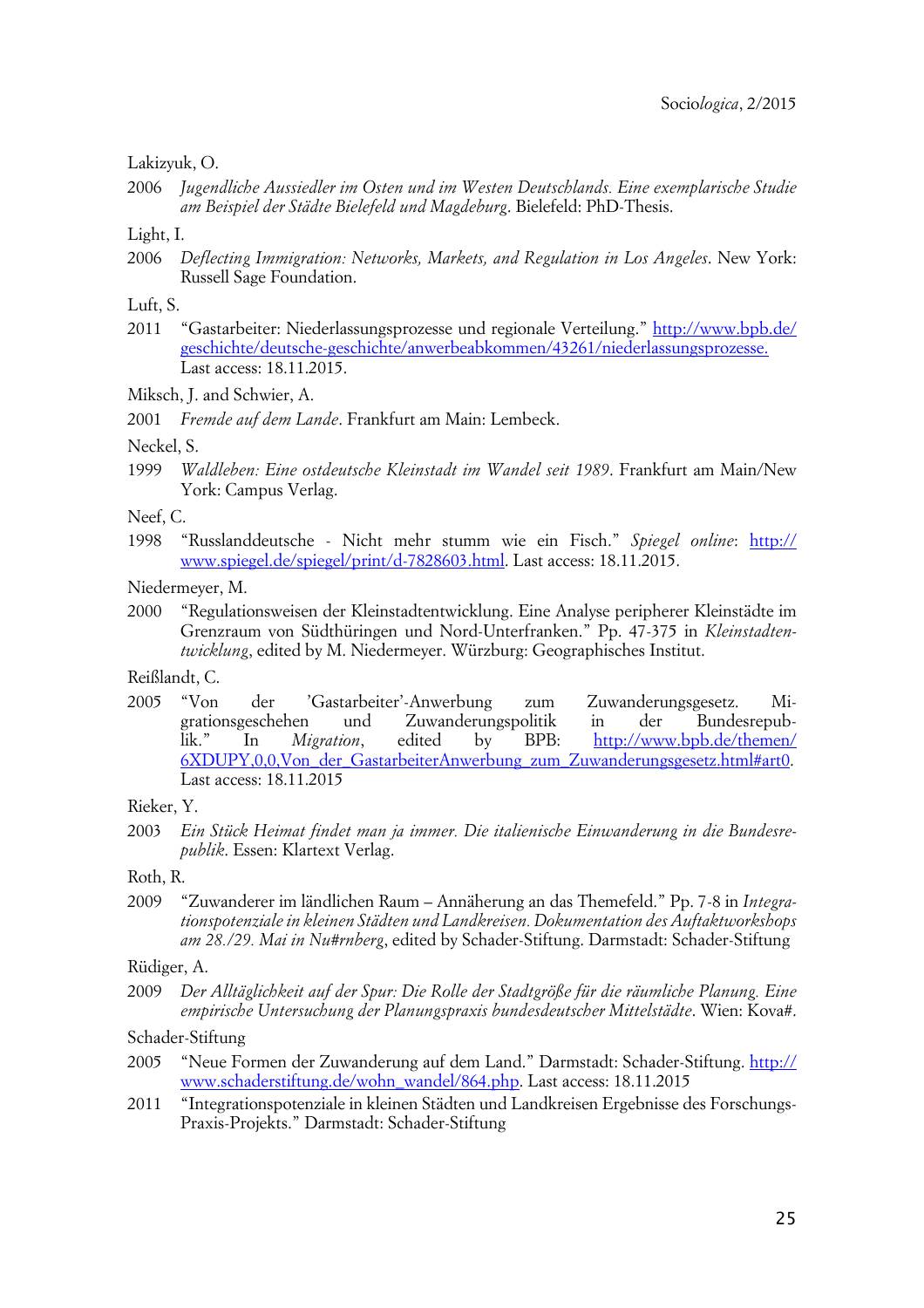Schlegelmilch, C.

2002 *Wurzen*. Erfurt: Sutton.

Schönhuth, M.

2010 "Returning Back Home? Ethnic German late repatriates remigration Types and motivations." Panel Contribution at the University of Southhampton

Schönwälder, K., Söhn, J. and Schmid, N.

2007 "Siedlungsstrukturen von Migrantengruppen in Deutschland: Schwerpunkte der Ansiedlungen und innerstädtischer Konzentrationen. (Discussion Paper Nr. SP IV 2007- 601)." Berlin: Arbeitsstelle interkulturelle Konflikte und gesellschaftliche Integration. Wissenschaftszentrum Berlin fu#r Sozialforschung.

Strasser, H. and Zdun, S.

2006 "Die Segregation der Russlanddeutschen und die Folgen: Kampf der Kulturen in Duisburg und anderswo." Pp. 2129-2135 in *Soziale Ungleichheit, kulturelle Unterschiede. Verhandlungen des 32nd Kongresses der Deutschen Gesellschaft für Soziologie in München 2004*, edited by K-S. Rehberg. Frankfurt am Main: Campus Verlag.

Wacquant, L.

2010 "Crafting the Neoliberal State: Workfare, Prisonfare, and Social Insecurity." *Sociological Forum* 2: 197-220.

Westermann, S.

2009 "Stadtentwicklungskonzept Genthin. Fortschreibung 2008/09." Auftraggeber: Stadt Genthin, Bauamt. Madgeburg/Berlin. (Unpublished)

Wierling, D.

2004 *Heimat finden. Lebenswege von Deutschen, die aus Russland kommen*. Hamburg: Edition Körber-Stiftung.